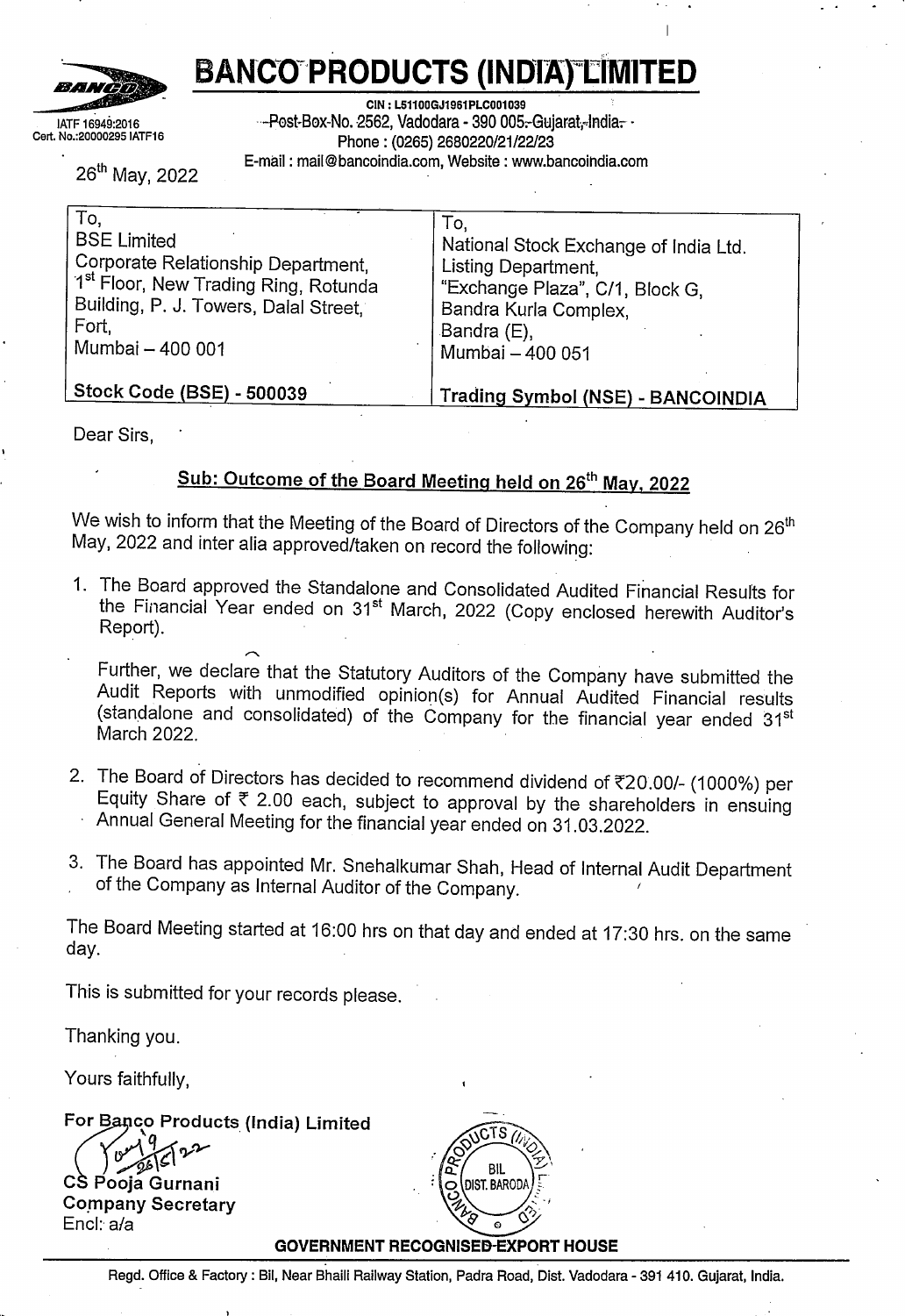| AUDITED FINANCIAL RESULTS FOR THE QUARTER AND YEAR ENDED 31ST MARCH,2022                   |
|--------------------------------------------------------------------------------------------|
| «EBSITE:-WWW.BANCOINDIA.COM. E-MAIL:-INVESTOR@BANCOINDIA.COM. CIN NO:-L51100GI1961PLC0010- |
|                                                                                            |
|                                                                                            |

| Quarter Ended<br><b>STANDALONE</b><br>Year Ended<br>Quarter Ended<br>Year Ended<br>$S_{r}$<br>No.<br>31.03.2022<br>31.12.2021<br>31.03.2021<br>31.03.2022<br>31.03.2021<br>31.03.2022<br>(Audited)<br>31.12.2021<br>(Unaudited)<br>31.03.2021<br>(Audited)<br>31.03.2022<br>(Audited)<br>31.03.2021<br>(Audited)<br>(Audited)<br>(Unaudited)<br>(Audited)<br>(Audited)<br>(Audited)<br><b>Revenue from Operations</b><br>1<br>49,900<br>39,263<br>43,820<br>1,92,691<br>1,51,103<br>(a) Gross Sales<br>771<br>22,164<br>974<br>18,396<br>658<br>20,157<br>3,110<br>77,222<br>2,155<br>63,745<br>(b) Other operating Income<br>507<br>$-74$<br>(263)<br>779<br>502<br>104<br>2,315<br>499<br>1,616<br>903<br>$\boldsymbol{2}$<br>Other Income<br>287<br>50,597<br>81<br>39,974<br>44,582<br>(139)<br>2,905<br>1,96,300<br>1,54,161<br>Total Income from Operations (Net)<br>22,958<br>19,256<br>20,520<br>82,442<br>66,166<br>3<br><b>Expenses</b><br>38,561<br>33,760<br>32,407<br>1,30,109<br>93,633<br>(a) Cost of Materials Consumed<br>13,252<br>13,323<br>12,875<br>52,736<br>38,301<br>(b) Purchase of Stock-in-Trade<br>(8,994)<br>(10, 196)<br>(4, 516)<br>(13, 207)<br>(5,759)<br>(c) Changes in Inventories of Finished Goods, Work-in-<br>1,318<br>(1, 312)<br>(202)<br>(2, 229)<br>progress and Stock-in-trade<br>5,385<br>4,667<br>5,128<br>19,610<br>18,561<br>(d) Employee Benefits Expenses<br>1,131<br>277<br>1,031<br>66<br>197<br>1,019<br>526<br>4,240<br>362<br>(e) Finance Cost<br>2,377<br>$\boldsymbol{4}$<br>12<br>813<br>802<br>39<br>4,787<br>36<br>3,368<br>(f) Depreciation and Amortization Expenses<br>7,740<br>489<br>8,037<br>496<br>8,798<br>500<br>1,974<br>32,099<br>29,012<br>(g) Other Expenses<br>4,042<br>45,346<br>37,147<br>3,648<br>42,816<br>3,862<br>1,73,924<br>14,685<br>11,811<br>1,39,177<br><b>Total Expenses</b><br>20,236<br>5,251<br>17,198<br>2,827<br>18,093<br>1,766<br>22,376<br>71,442<br>14,984<br>Profit / (Loss) before exceptional items, extraordinary<br>2,722<br>2,058<br>2,427<br>11,000<br>items and taxes<br>$\sim$<br>Exceptional items<br>5<br>5,251<br>2,827<br>1,766<br>22,376<br>14,984<br>Profit / (Loss) from Ordinary Activities before<br>2,722<br>6<br>2,058<br>2,427<br>11,000<br>extraordinary items and taxes<br>$\sim$<br>7<br>Extraordinary items<br>5,251<br>2,827<br>1,766<br>22,376<br>$\ddot{\phantom{a}}$<br>14,984<br>8<br>Profit / (Loss) before taxes<br>2,722<br>2,058<br>2,427<br>11,000<br>9<br>Tax Expenses<br>1,219<br>1,063<br>1,382<br>6,124<br>4,312<br>Current<br>741<br>13<br>54<br>548<br>(1, 455)<br>(377)<br>1,010<br>2,413<br>(701)<br>Deferred<br>4,019<br>71<br>1,710<br>-9<br>1,839<br>46<br>15,242<br>21<br>11,373<br>Net Profit / (Loss) for the Period<br>10<br>1,910<br>1,501<br>2,758<br>8,566<br>11<br>Other Comprehensive Income, net of tax<br>Items that will not be reclassified to profit or loss<br>$\overline{7}$<br>17<br>$\blacksquare$<br>(144)<br>19<br>(a) Remeasurement of the net defined benefit<br>(1)<br>12<br>(112)<br>liability/assets<br>664<br>$\ddot{\phantom{1}}$<br>17<br>(b) Remeasurement of financial instruments<br>349<br>232<br>$\blacksquare$<br>23<br>664<br>1,662<br>869<br>(c) Exchange difference arrising on translation of foreign<br>$\overline{\phantom{a}}$<br>٠<br>operations<br>356<br>232<br>704<br>1,518<br>905<br>Total OCI attrituable to Owners<br>4,375<br>(1)<br>1,942<br>2,543<br>676<br>16,760<br>$-112$<br>12,278<br>Total Comprehensive income attributable to owners<br>12<br>1,909<br>1,501<br>3,434<br>8,454<br>8,036<br>1,430<br>1,430<br>1,430<br>1,430<br>1,430<br>Paid-up Equity Share Capital (Face value of Rs.2 Per<br>13<br>1,430<br>1,430<br>1,430<br>1,430<br>1,430<br>Share)<br>$\blacksquare$<br>96,687<br>81,359<br>14<br>Reserves excluding Revaluation Reserve<br>$\tilde{\phantom{a}}$<br>$\blacksquare$<br>$\omega$<br>67,059<br>60,036<br>15<br>Earning per share<br>5.62<br>2.39<br>$\bullet$<br>2.57<br>21.31<br>15.90<br>(a) Basic and Diluted Earning per Share (before<br>2.67<br>2.10<br>3.86<br>11.98<br>Exceptional items) |      |      | <b>CONSOLIDATED</b> |       |  | WEBSITE :- WWW.BANCOINDIA.COM, E-MAIL:- INVESTOR@BANCOINDIA.COM, CIN NO:- L51100GJ1961PLC001039<br>Particulars |  |  | (Rs in Lakhs) |
|--------------------------------------------------------------------------------------------------------------------------------------------------------------------------------------------------------------------------------------------------------------------------------------------------------------------------------------------------------------------------------------------------------------------------------------------------------------------------------------------------------------------------------------------------------------------------------------------------------------------------------------------------------------------------------------------------------------------------------------------------------------------------------------------------------------------------------------------------------------------------------------------------------------------------------------------------------------------------------------------------------------------------------------------------------------------------------------------------------------------------------------------------------------------------------------------------------------------------------------------------------------------------------------------------------------------------------------------------------------------------------------------------------------------------------------------------------------------------------------------------------------------------------------------------------------------------------------------------------------------------------------------------------------------------------------------------------------------------------------------------------------------------------------------------------------------------------------------------------------------------------------------------------------------------------------------------------------------------------------------------------------------------------------------------------------------------------------------------------------------------------------------------------------------------------------------------------------------------------------------------------------------------------------------------------------------------------------------------------------------------------------------------------------------------------------------------------------------------------------------------------------------------------------------------------------------------------------------------------------------------------------------------------------------------------------------------------------------------------------------------------------------------------------------------------------------------------------------------------------------------------------------------------------------------------------------------------------------------------------------------------------------------------------------------------------------------------------------------------------------------------------------------------------------------------------------------------------------------------------------------------------------------------------------------------------------------------------------------------------------------------------------------------------------------------------------------------------------------------------------------------------------------------------------------------------------------------------------------------------------------------------------------------------------------------------------------------------------------------------------------------------------------------------------------------------------------------------------------------------------------------------------------------------------------------------------------------------------------------------------------------------------------------------------------------------------------------------------------------------------------------|------|------|---------------------|-------|--|----------------------------------------------------------------------------------------------------------------|--|--|---------------|
|                                                                                                                                                                                                                                                                                                                                                                                                                                                                                                                                                                                                                                                                                                                                                                                                                                                                                                                                                                                                                                                                                                                                                                                                                                                                                                                                                                                                                                                                                                                                                                                                                                                                                                                                                                                                                                                                                                                                                                                                                                                                                                                                                                                                                                                                                                                                                                                                                                                                                                                                                                                                                                                                                                                                                                                                                                                                                                                                                                                                                                                                                                                                                                                                                                                                                                                                                                                                                                                                                                                                                                                                                                                                                                                                                                                                                                                                                                                                                                                                                                                                                                                                |      |      |                     |       |  |                                                                                                                |  |  |               |
|                                                                                                                                                                                                                                                                                                                                                                                                                                                                                                                                                                                                                                                                                                                                                                                                                                                                                                                                                                                                                                                                                                                                                                                                                                                                                                                                                                                                                                                                                                                                                                                                                                                                                                                                                                                                                                                                                                                                                                                                                                                                                                                                                                                                                                                                                                                                                                                                                                                                                                                                                                                                                                                                                                                                                                                                                                                                                                                                                                                                                                                                                                                                                                                                                                                                                                                                                                                                                                                                                                                                                                                                                                                                                                                                                                                                                                                                                                                                                                                                                                                                                                                                |      |      |                     |       |  |                                                                                                                |  |  |               |
|                                                                                                                                                                                                                                                                                                                                                                                                                                                                                                                                                                                                                                                                                                                                                                                                                                                                                                                                                                                                                                                                                                                                                                                                                                                                                                                                                                                                                                                                                                                                                                                                                                                                                                                                                                                                                                                                                                                                                                                                                                                                                                                                                                                                                                                                                                                                                                                                                                                                                                                                                                                                                                                                                                                                                                                                                                                                                                                                                                                                                                                                                                                                                                                                                                                                                                                                                                                                                                                                                                                                                                                                                                                                                                                                                                                                                                                                                                                                                                                                                                                                                                                                |      |      |                     |       |  |                                                                                                                |  |  |               |
|                                                                                                                                                                                                                                                                                                                                                                                                                                                                                                                                                                                                                                                                                                                                                                                                                                                                                                                                                                                                                                                                                                                                                                                                                                                                                                                                                                                                                                                                                                                                                                                                                                                                                                                                                                                                                                                                                                                                                                                                                                                                                                                                                                                                                                                                                                                                                                                                                                                                                                                                                                                                                                                                                                                                                                                                                                                                                                                                                                                                                                                                                                                                                                                                                                                                                                                                                                                                                                                                                                                                                                                                                                                                                                                                                                                                                                                                                                                                                                                                                                                                                                                                |      |      |                     |       |  |                                                                                                                |  |  |               |
|                                                                                                                                                                                                                                                                                                                                                                                                                                                                                                                                                                                                                                                                                                                                                                                                                                                                                                                                                                                                                                                                                                                                                                                                                                                                                                                                                                                                                                                                                                                                                                                                                                                                                                                                                                                                                                                                                                                                                                                                                                                                                                                                                                                                                                                                                                                                                                                                                                                                                                                                                                                                                                                                                                                                                                                                                                                                                                                                                                                                                                                                                                                                                                                                                                                                                                                                                                                                                                                                                                                                                                                                                                                                                                                                                                                                                                                                                                                                                                                                                                                                                                                                |      |      |                     |       |  |                                                                                                                |  |  |               |
|                                                                                                                                                                                                                                                                                                                                                                                                                                                                                                                                                                                                                                                                                                                                                                                                                                                                                                                                                                                                                                                                                                                                                                                                                                                                                                                                                                                                                                                                                                                                                                                                                                                                                                                                                                                                                                                                                                                                                                                                                                                                                                                                                                                                                                                                                                                                                                                                                                                                                                                                                                                                                                                                                                                                                                                                                                                                                                                                                                                                                                                                                                                                                                                                                                                                                                                                                                                                                                                                                                                                                                                                                                                                                                                                                                                                                                                                                                                                                                                                                                                                                                                                |      |      |                     |       |  |                                                                                                                |  |  |               |
|                                                                                                                                                                                                                                                                                                                                                                                                                                                                                                                                                                                                                                                                                                                                                                                                                                                                                                                                                                                                                                                                                                                                                                                                                                                                                                                                                                                                                                                                                                                                                                                                                                                                                                                                                                                                                                                                                                                                                                                                                                                                                                                                                                                                                                                                                                                                                                                                                                                                                                                                                                                                                                                                                                                                                                                                                                                                                                                                                                                                                                                                                                                                                                                                                                                                                                                                                                                                                                                                                                                                                                                                                                                                                                                                                                                                                                                                                                                                                                                                                                                                                                                                |      |      |                     |       |  |                                                                                                                |  |  |               |
|                                                                                                                                                                                                                                                                                                                                                                                                                                                                                                                                                                                                                                                                                                                                                                                                                                                                                                                                                                                                                                                                                                                                                                                                                                                                                                                                                                                                                                                                                                                                                                                                                                                                                                                                                                                                                                                                                                                                                                                                                                                                                                                                                                                                                                                                                                                                                                                                                                                                                                                                                                                                                                                                                                                                                                                                                                                                                                                                                                                                                                                                                                                                                                                                                                                                                                                                                                                                                                                                                                                                                                                                                                                                                                                                                                                                                                                                                                                                                                                                                                                                                                                                |      |      |                     |       |  |                                                                                                                |  |  | 805           |
|                                                                                                                                                                                                                                                                                                                                                                                                                                                                                                                                                                                                                                                                                                                                                                                                                                                                                                                                                                                                                                                                                                                                                                                                                                                                                                                                                                                                                                                                                                                                                                                                                                                                                                                                                                                                                                                                                                                                                                                                                                                                                                                                                                                                                                                                                                                                                                                                                                                                                                                                                                                                                                                                                                                                                                                                                                                                                                                                                                                                                                                                                                                                                                                                                                                                                                                                                                                                                                                                                                                                                                                                                                                                                                                                                                                                                                                                                                                                                                                                                                                                                                                                |      |      |                     |       |  |                                                                                                                |  |  |               |
|                                                                                                                                                                                                                                                                                                                                                                                                                                                                                                                                                                                                                                                                                                                                                                                                                                                                                                                                                                                                                                                                                                                                                                                                                                                                                                                                                                                                                                                                                                                                                                                                                                                                                                                                                                                                                                                                                                                                                                                                                                                                                                                                                                                                                                                                                                                                                                                                                                                                                                                                                                                                                                                                                                                                                                                                                                                                                                                                                                                                                                                                                                                                                                                                                                                                                                                                                                                                                                                                                                                                                                                                                                                                                                                                                                                                                                                                                                                                                                                                                                                                                                                                |      |      |                     |       |  |                                                                                                                |  |  |               |
|                                                                                                                                                                                                                                                                                                                                                                                                                                                                                                                                                                                                                                                                                                                                                                                                                                                                                                                                                                                                                                                                                                                                                                                                                                                                                                                                                                                                                                                                                                                                                                                                                                                                                                                                                                                                                                                                                                                                                                                                                                                                                                                                                                                                                                                                                                                                                                                                                                                                                                                                                                                                                                                                                                                                                                                                                                                                                                                                                                                                                                                                                                                                                                                                                                                                                                                                                                                                                                                                                                                                                                                                                                                                                                                                                                                                                                                                                                                                                                                                                                                                                                                                |      |      |                     |       |  |                                                                                                                |  |  |               |
|                                                                                                                                                                                                                                                                                                                                                                                                                                                                                                                                                                                                                                                                                                                                                                                                                                                                                                                                                                                                                                                                                                                                                                                                                                                                                                                                                                                                                                                                                                                                                                                                                                                                                                                                                                                                                                                                                                                                                                                                                                                                                                                                                                                                                                                                                                                                                                                                                                                                                                                                                                                                                                                                                                                                                                                                                                                                                                                                                                                                                                                                                                                                                                                                                                                                                                                                                                                                                                                                                                                                                                                                                                                                                                                                                                                                                                                                                                                                                                                                                                                                                                                                |      |      |                     |       |  |                                                                                                                |  |  |               |
|                                                                                                                                                                                                                                                                                                                                                                                                                                                                                                                                                                                                                                                                                                                                                                                                                                                                                                                                                                                                                                                                                                                                                                                                                                                                                                                                                                                                                                                                                                                                                                                                                                                                                                                                                                                                                                                                                                                                                                                                                                                                                                                                                                                                                                                                                                                                                                                                                                                                                                                                                                                                                                                                                                                                                                                                                                                                                                                                                                                                                                                                                                                                                                                                                                                                                                                                                                                                                                                                                                                                                                                                                                                                                                                                                                                                                                                                                                                                                                                                                                                                                                                                |      |      |                     |       |  |                                                                                                                |  |  | (18)          |
|                                                                                                                                                                                                                                                                                                                                                                                                                                                                                                                                                                                                                                                                                                                                                                                                                                                                                                                                                                                                                                                                                                                                                                                                                                                                                                                                                                                                                                                                                                                                                                                                                                                                                                                                                                                                                                                                                                                                                                                                                                                                                                                                                                                                                                                                                                                                                                                                                                                                                                                                                                                                                                                                                                                                                                                                                                                                                                                                                                                                                                                                                                                                                                                                                                                                                                                                                                                                                                                                                                                                                                                                                                                                                                                                                                                                                                                                                                                                                                                                                                                                                                                                |      |      |                     |       |  |                                                                                                                |  |  |               |
|                                                                                                                                                                                                                                                                                                                                                                                                                                                                                                                                                                                                                                                                                                                                                                                                                                                                                                                                                                                                                                                                                                                                                                                                                                                                                                                                                                                                                                                                                                                                                                                                                                                                                                                                                                                                                                                                                                                                                                                                                                                                                                                                                                                                                                                                                                                                                                                                                                                                                                                                                                                                                                                                                                                                                                                                                                                                                                                                                                                                                                                                                                                                                                                                                                                                                                                                                                                                                                                                                                                                                                                                                                                                                                                                                                                                                                                                                                                                                                                                                                                                                                                                |      |      |                     |       |  |                                                                                                                |  |  | 3,583         |
|                                                                                                                                                                                                                                                                                                                                                                                                                                                                                                                                                                                                                                                                                                                                                                                                                                                                                                                                                                                                                                                                                                                                                                                                                                                                                                                                                                                                                                                                                                                                                                                                                                                                                                                                                                                                                                                                                                                                                                                                                                                                                                                                                                                                                                                                                                                                                                                                                                                                                                                                                                                                                                                                                                                                                                                                                                                                                                                                                                                                                                                                                                                                                                                                                                                                                                                                                                                                                                                                                                                                                                                                                                                                                                                                                                                                                                                                                                                                                                                                                                                                                                                                |      |      |                     |       |  |                                                                                                                |  |  | 62            |
|                                                                                                                                                                                                                                                                                                                                                                                                                                                                                                                                                                                                                                                                                                                                                                                                                                                                                                                                                                                                                                                                                                                                                                                                                                                                                                                                                                                                                                                                                                                                                                                                                                                                                                                                                                                                                                                                                                                                                                                                                                                                                                                                                                                                                                                                                                                                                                                                                                                                                                                                                                                                                                                                                                                                                                                                                                                                                                                                                                                                                                                                                                                                                                                                                                                                                                                                                                                                                                                                                                                                                                                                                                                                                                                                                                                                                                                                                                                                                                                                                                                                                                                                |      |      |                     |       |  |                                                                                                                |  |  | 1,998         |
|                                                                                                                                                                                                                                                                                                                                                                                                                                                                                                                                                                                                                                                                                                                                                                                                                                                                                                                                                                                                                                                                                                                                                                                                                                                                                                                                                                                                                                                                                                                                                                                                                                                                                                                                                                                                                                                                                                                                                                                                                                                                                                                                                                                                                                                                                                                                                                                                                                                                                                                                                                                                                                                                                                                                                                                                                                                                                                                                                                                                                                                                                                                                                                                                                                                                                                                                                                                                                                                                                                                                                                                                                                                                                                                                                                                                                                                                                                                                                                                                                                                                                                                                |      |      |                     |       |  |                                                                                                                |  |  |               |
|                                                                                                                                                                                                                                                                                                                                                                                                                                                                                                                                                                                                                                                                                                                                                                                                                                                                                                                                                                                                                                                                                                                                                                                                                                                                                                                                                                                                                                                                                                                                                                                                                                                                                                                                                                                                                                                                                                                                                                                                                                                                                                                                                                                                                                                                                                                                                                                                                                                                                                                                                                                                                                                                                                                                                                                                                                                                                                                                                                                                                                                                                                                                                                                                                                                                                                                                                                                                                                                                                                                                                                                                                                                                                                                                                                                                                                                                                                                                                                                                                                                                                                                                |      |      |                     |       |  |                                                                                                                |  |  | 55,737        |
|                                                                                                                                                                                                                                                                                                                                                                                                                                                                                                                                                                                                                                                                                                                                                                                                                                                                                                                                                                                                                                                                                                                                                                                                                                                                                                                                                                                                                                                                                                                                                                                                                                                                                                                                                                                                                                                                                                                                                                                                                                                                                                                                                                                                                                                                                                                                                                                                                                                                                                                                                                                                                                                                                                                                                                                                                                                                                                                                                                                                                                                                                                                                                                                                                                                                                                                                                                                                                                                                                                                                                                                                                                                                                                                                                                                                                                                                                                                                                                                                                                                                                                                                |      |      |                     |       |  |                                                                                                                |  |  | 10,429        |
|                                                                                                                                                                                                                                                                                                                                                                                                                                                                                                                                                                                                                                                                                                                                                                                                                                                                                                                                                                                                                                                                                                                                                                                                                                                                                                                                                                                                                                                                                                                                                                                                                                                                                                                                                                                                                                                                                                                                                                                                                                                                                                                                                                                                                                                                                                                                                                                                                                                                                                                                                                                                                                                                                                                                                                                                                                                                                                                                                                                                                                                                                                                                                                                                                                                                                                                                                                                                                                                                                                                                                                                                                                                                                                                                                                                                                                                                                                                                                                                                                                                                                                                                |      |      |                     |       |  |                                                                                                                |  |  |               |
|                                                                                                                                                                                                                                                                                                                                                                                                                                                                                                                                                                                                                                                                                                                                                                                                                                                                                                                                                                                                                                                                                                                                                                                                                                                                                                                                                                                                                                                                                                                                                                                                                                                                                                                                                                                                                                                                                                                                                                                                                                                                                                                                                                                                                                                                                                                                                                                                                                                                                                                                                                                                                                                                                                                                                                                                                                                                                                                                                                                                                                                                                                                                                                                                                                                                                                                                                                                                                                                                                                                                                                                                                                                                                                                                                                                                                                                                                                                                                                                                                                                                                                                                |      |      |                     |       |  |                                                                                                                |  |  |               |
|                                                                                                                                                                                                                                                                                                                                                                                                                                                                                                                                                                                                                                                                                                                                                                                                                                                                                                                                                                                                                                                                                                                                                                                                                                                                                                                                                                                                                                                                                                                                                                                                                                                                                                                                                                                                                                                                                                                                                                                                                                                                                                                                                                                                                                                                                                                                                                                                                                                                                                                                                                                                                                                                                                                                                                                                                                                                                                                                                                                                                                                                                                                                                                                                                                                                                                                                                                                                                                                                                                                                                                                                                                                                                                                                                                                                                                                                                                                                                                                                                                                                                                                                |      |      |                     |       |  |                                                                                                                |  |  | 10,429        |
|                                                                                                                                                                                                                                                                                                                                                                                                                                                                                                                                                                                                                                                                                                                                                                                                                                                                                                                                                                                                                                                                                                                                                                                                                                                                                                                                                                                                                                                                                                                                                                                                                                                                                                                                                                                                                                                                                                                                                                                                                                                                                                                                                                                                                                                                                                                                                                                                                                                                                                                                                                                                                                                                                                                                                                                                                                                                                                                                                                                                                                                                                                                                                                                                                                                                                                                                                                                                                                                                                                                                                                                                                                                                                                                                                                                                                                                                                                                                                                                                                                                                                                                                |      |      |                     |       |  |                                                                                                                |  |  |               |
|                                                                                                                                                                                                                                                                                                                                                                                                                                                                                                                                                                                                                                                                                                                                                                                                                                                                                                                                                                                                                                                                                                                                                                                                                                                                                                                                                                                                                                                                                                                                                                                                                                                                                                                                                                                                                                                                                                                                                                                                                                                                                                                                                                                                                                                                                                                                                                                                                                                                                                                                                                                                                                                                                                                                                                                                                                                                                                                                                                                                                                                                                                                                                                                                                                                                                                                                                                                                                                                                                                                                                                                                                                                                                                                                                                                                                                                                                                                                                                                                                                                                                                                                |      |      |                     |       |  |                                                                                                                |  |  |               |
|                                                                                                                                                                                                                                                                                                                                                                                                                                                                                                                                                                                                                                                                                                                                                                                                                                                                                                                                                                                                                                                                                                                                                                                                                                                                                                                                                                                                                                                                                                                                                                                                                                                                                                                                                                                                                                                                                                                                                                                                                                                                                                                                                                                                                                                                                                                                                                                                                                                                                                                                                                                                                                                                                                                                                                                                                                                                                                                                                                                                                                                                                                                                                                                                                                                                                                                                                                                                                                                                                                                                                                                                                                                                                                                                                                                                                                                                                                                                                                                                                                                                                                                                |      |      |                     |       |  |                                                                                                                |  |  | 10,429        |
|                                                                                                                                                                                                                                                                                                                                                                                                                                                                                                                                                                                                                                                                                                                                                                                                                                                                                                                                                                                                                                                                                                                                                                                                                                                                                                                                                                                                                                                                                                                                                                                                                                                                                                                                                                                                                                                                                                                                                                                                                                                                                                                                                                                                                                                                                                                                                                                                                                                                                                                                                                                                                                                                                                                                                                                                                                                                                                                                                                                                                                                                                                                                                                                                                                                                                                                                                                                                                                                                                                                                                                                                                                                                                                                                                                                                                                                                                                                                                                                                                                                                                                                                |      |      |                     |       |  |                                                                                                                |  |  |               |
|                                                                                                                                                                                                                                                                                                                                                                                                                                                                                                                                                                                                                                                                                                                                                                                                                                                                                                                                                                                                                                                                                                                                                                                                                                                                                                                                                                                                                                                                                                                                                                                                                                                                                                                                                                                                                                                                                                                                                                                                                                                                                                                                                                                                                                                                                                                                                                                                                                                                                                                                                                                                                                                                                                                                                                                                                                                                                                                                                                                                                                                                                                                                                                                                                                                                                                                                                                                                                                                                                                                                                                                                                                                                                                                                                                                                                                                                                                                                                                                                                                                                                                                                |      |      |                     |       |  |                                                                                                                |  |  | 1,891         |
|                                                                                                                                                                                                                                                                                                                                                                                                                                                                                                                                                                                                                                                                                                                                                                                                                                                                                                                                                                                                                                                                                                                                                                                                                                                                                                                                                                                                                                                                                                                                                                                                                                                                                                                                                                                                                                                                                                                                                                                                                                                                                                                                                                                                                                                                                                                                                                                                                                                                                                                                                                                                                                                                                                                                                                                                                                                                                                                                                                                                                                                                                                                                                                                                                                                                                                                                                                                                                                                                                                                                                                                                                                                                                                                                                                                                                                                                                                                                                                                                                                                                                                                                |      |      |                     |       |  |                                                                                                                |  |  | 534           |
|                                                                                                                                                                                                                                                                                                                                                                                                                                                                                                                                                                                                                                                                                                                                                                                                                                                                                                                                                                                                                                                                                                                                                                                                                                                                                                                                                                                                                                                                                                                                                                                                                                                                                                                                                                                                                                                                                                                                                                                                                                                                                                                                                                                                                                                                                                                                                                                                                                                                                                                                                                                                                                                                                                                                                                                                                                                                                                                                                                                                                                                                                                                                                                                                                                                                                                                                                                                                                                                                                                                                                                                                                                                                                                                                                                                                                                                                                                                                                                                                                                                                                                                                |      |      |                     |       |  |                                                                                                                |  |  | 8,004         |
|                                                                                                                                                                                                                                                                                                                                                                                                                                                                                                                                                                                                                                                                                                                                                                                                                                                                                                                                                                                                                                                                                                                                                                                                                                                                                                                                                                                                                                                                                                                                                                                                                                                                                                                                                                                                                                                                                                                                                                                                                                                                                                                                                                                                                                                                                                                                                                                                                                                                                                                                                                                                                                                                                                                                                                                                                                                                                                                                                                                                                                                                                                                                                                                                                                                                                                                                                                                                                                                                                                                                                                                                                                                                                                                                                                                                                                                                                                                                                                                                                                                                                                                                |      |      |                     |       |  |                                                                                                                |  |  |               |
|                                                                                                                                                                                                                                                                                                                                                                                                                                                                                                                                                                                                                                                                                                                                                                                                                                                                                                                                                                                                                                                                                                                                                                                                                                                                                                                                                                                                                                                                                                                                                                                                                                                                                                                                                                                                                                                                                                                                                                                                                                                                                                                                                                                                                                                                                                                                                                                                                                                                                                                                                                                                                                                                                                                                                                                                                                                                                                                                                                                                                                                                                                                                                                                                                                                                                                                                                                                                                                                                                                                                                                                                                                                                                                                                                                                                                                                                                                                                                                                                                                                                                                                                |      |      |                     |       |  |                                                                                                                |  |  |               |
|                                                                                                                                                                                                                                                                                                                                                                                                                                                                                                                                                                                                                                                                                                                                                                                                                                                                                                                                                                                                                                                                                                                                                                                                                                                                                                                                                                                                                                                                                                                                                                                                                                                                                                                                                                                                                                                                                                                                                                                                                                                                                                                                                                                                                                                                                                                                                                                                                                                                                                                                                                                                                                                                                                                                                                                                                                                                                                                                                                                                                                                                                                                                                                                                                                                                                                                                                                                                                                                                                                                                                                                                                                                                                                                                                                                                                                                                                                                                                                                                                                                                                                                                |      |      |                     |       |  |                                                                                                                |  |  |               |
|                                                                                                                                                                                                                                                                                                                                                                                                                                                                                                                                                                                                                                                                                                                                                                                                                                                                                                                                                                                                                                                                                                                                                                                                                                                                                                                                                                                                                                                                                                                                                                                                                                                                                                                                                                                                                                                                                                                                                                                                                                                                                                                                                                                                                                                                                                                                                                                                                                                                                                                                                                                                                                                                                                                                                                                                                                                                                                                                                                                                                                                                                                                                                                                                                                                                                                                                                                                                                                                                                                                                                                                                                                                                                                                                                                                                                                                                                                                                                                                                                                                                                                                                |      |      |                     |       |  |                                                                                                                |  |  | 15            |
|                                                                                                                                                                                                                                                                                                                                                                                                                                                                                                                                                                                                                                                                                                                                                                                                                                                                                                                                                                                                                                                                                                                                                                                                                                                                                                                                                                                                                                                                                                                                                                                                                                                                                                                                                                                                                                                                                                                                                                                                                                                                                                                                                                                                                                                                                                                                                                                                                                                                                                                                                                                                                                                                                                                                                                                                                                                                                                                                                                                                                                                                                                                                                                                                                                                                                                                                                                                                                                                                                                                                                                                                                                                                                                                                                                                                                                                                                                                                                                                                                                                                                                                                |      |      |                     |       |  |                                                                                                                |  |  | 17            |
|                                                                                                                                                                                                                                                                                                                                                                                                                                                                                                                                                                                                                                                                                                                                                                                                                                                                                                                                                                                                                                                                                                                                                                                                                                                                                                                                                                                                                                                                                                                                                                                                                                                                                                                                                                                                                                                                                                                                                                                                                                                                                                                                                                                                                                                                                                                                                                                                                                                                                                                                                                                                                                                                                                                                                                                                                                                                                                                                                                                                                                                                                                                                                                                                                                                                                                                                                                                                                                                                                                                                                                                                                                                                                                                                                                                                                                                                                                                                                                                                                                                                                                                                |      |      |                     |       |  |                                                                                                                |  |  |               |
|                                                                                                                                                                                                                                                                                                                                                                                                                                                                                                                                                                                                                                                                                                                                                                                                                                                                                                                                                                                                                                                                                                                                                                                                                                                                                                                                                                                                                                                                                                                                                                                                                                                                                                                                                                                                                                                                                                                                                                                                                                                                                                                                                                                                                                                                                                                                                                                                                                                                                                                                                                                                                                                                                                                                                                                                                                                                                                                                                                                                                                                                                                                                                                                                                                                                                                                                                                                                                                                                                                                                                                                                                                                                                                                                                                                                                                                                                                                                                                                                                                                                                                                                |      |      |                     |       |  |                                                                                                                |  |  |               |
|                                                                                                                                                                                                                                                                                                                                                                                                                                                                                                                                                                                                                                                                                                                                                                                                                                                                                                                                                                                                                                                                                                                                                                                                                                                                                                                                                                                                                                                                                                                                                                                                                                                                                                                                                                                                                                                                                                                                                                                                                                                                                                                                                                                                                                                                                                                                                                                                                                                                                                                                                                                                                                                                                                                                                                                                                                                                                                                                                                                                                                                                                                                                                                                                                                                                                                                                                                                                                                                                                                                                                                                                                                                                                                                                                                                                                                                                                                                                                                                                                                                                                                                                |      |      |                     |       |  |                                                                                                                |  |  | 32            |
|                                                                                                                                                                                                                                                                                                                                                                                                                                                                                                                                                                                                                                                                                                                                                                                                                                                                                                                                                                                                                                                                                                                                                                                                                                                                                                                                                                                                                                                                                                                                                                                                                                                                                                                                                                                                                                                                                                                                                                                                                                                                                                                                                                                                                                                                                                                                                                                                                                                                                                                                                                                                                                                                                                                                                                                                                                                                                                                                                                                                                                                                                                                                                                                                                                                                                                                                                                                                                                                                                                                                                                                                                                                                                                                                                                                                                                                                                                                                                                                                                                                                                                                                |      |      |                     |       |  |                                                                                                                |  |  |               |
|                                                                                                                                                                                                                                                                                                                                                                                                                                                                                                                                                                                                                                                                                                                                                                                                                                                                                                                                                                                                                                                                                                                                                                                                                                                                                                                                                                                                                                                                                                                                                                                                                                                                                                                                                                                                                                                                                                                                                                                                                                                                                                                                                                                                                                                                                                                                                                                                                                                                                                                                                                                                                                                                                                                                                                                                                                                                                                                                                                                                                                                                                                                                                                                                                                                                                                                                                                                                                                                                                                                                                                                                                                                                                                                                                                                                                                                                                                                                                                                                                                                                                                                                |      |      |                     |       |  |                                                                                                                |  |  |               |
|                                                                                                                                                                                                                                                                                                                                                                                                                                                                                                                                                                                                                                                                                                                                                                                                                                                                                                                                                                                                                                                                                                                                                                                                                                                                                                                                                                                                                                                                                                                                                                                                                                                                                                                                                                                                                                                                                                                                                                                                                                                                                                                                                                                                                                                                                                                                                                                                                                                                                                                                                                                                                                                                                                                                                                                                                                                                                                                                                                                                                                                                                                                                                                                                                                                                                                                                                                                                                                                                                                                                                                                                                                                                                                                                                                                                                                                                                                                                                                                                                                                                                                                                |      |      |                     |       |  |                                                                                                                |  |  |               |
|                                                                                                                                                                                                                                                                                                                                                                                                                                                                                                                                                                                                                                                                                                                                                                                                                                                                                                                                                                                                                                                                                                                                                                                                                                                                                                                                                                                                                                                                                                                                                                                                                                                                                                                                                                                                                                                                                                                                                                                                                                                                                                                                                                                                                                                                                                                                                                                                                                                                                                                                                                                                                                                                                                                                                                                                                                                                                                                                                                                                                                                                                                                                                                                                                                                                                                                                                                                                                                                                                                                                                                                                                                                                                                                                                                                                                                                                                                                                                                                                                                                                                                                                |      |      |                     |       |  |                                                                                                                |  |  |               |
|                                                                                                                                                                                                                                                                                                                                                                                                                                                                                                                                                                                                                                                                                                                                                                                                                                                                                                                                                                                                                                                                                                                                                                                                                                                                                                                                                                                                                                                                                                                                                                                                                                                                                                                                                                                                                                                                                                                                                                                                                                                                                                                                                                                                                                                                                                                                                                                                                                                                                                                                                                                                                                                                                                                                                                                                                                                                                                                                                                                                                                                                                                                                                                                                                                                                                                                                                                                                                                                                                                                                                                                                                                                                                                                                                                                                                                                                                                                                                                                                                                                                                                                                |      |      |                     |       |  |                                                                                                                |  |  |               |
|                                                                                                                                                                                                                                                                                                                                                                                                                                                                                                                                                                                                                                                                                                                                                                                                                                                                                                                                                                                                                                                                                                                                                                                                                                                                                                                                                                                                                                                                                                                                                                                                                                                                                                                                                                                                                                                                                                                                                                                                                                                                                                                                                                                                                                                                                                                                                                                                                                                                                                                                                                                                                                                                                                                                                                                                                                                                                                                                                                                                                                                                                                                                                                                                                                                                                                                                                                                                                                                                                                                                                                                                                                                                                                                                                                                                                                                                                                                                                                                                                                                                                                                                |      |      |                     |       |  |                                                                                                                |  |  |               |
|                                                                                                                                                                                                                                                                                                                                                                                                                                                                                                                                                                                                                                                                                                                                                                                                                                                                                                                                                                                                                                                                                                                                                                                                                                                                                                                                                                                                                                                                                                                                                                                                                                                                                                                                                                                                                                                                                                                                                                                                                                                                                                                                                                                                                                                                                                                                                                                                                                                                                                                                                                                                                                                                                                                                                                                                                                                                                                                                                                                                                                                                                                                                                                                                                                                                                                                                                                                                                                                                                                                                                                                                                                                                                                                                                                                                                                                                                                                                                                                                                                                                                                                                |      |      |                     |       |  |                                                                                                                |  |  | 11.19         |
| 15.90<br>Basic and Diluted Earning per Share (after<br>(b)<br>2.67                                                                                                                                                                                                                                                                                                                                                                                                                                                                                                                                                                                                                                                                                                                                                                                                                                                                                                                                                                                                                                                                                                                                                                                                                                                                                                                                                                                                                                                                                                                                                                                                                                                                                                                                                                                                                                                                                                                                                                                                                                                                                                                                                                                                                                                                                                                                                                                                                                                                                                                                                                                                                                                                                                                                                                                                                                                                                                                                                                                                                                                                                                                                                                                                                                                                                                                                                                                                                                                                                                                                                                                                                                                                                                                                                                                                                                                                                                                                                                                                                                                             | 5.62 | 2.39 | 2.57                | 21.31 |  |                                                                                                                |  |  |               |

§' CD g0  $rac{1}{2}$ **GOVERNMENT I**<br>**COVERNMENT I RECOO** .? **G) z**  $\frac{1}{2}$  **CD**<br>**CD**<br>**C**<br>**GD**<br>**C**<br>**C**<br>**C**<br>**C**<br>**C**<br>**C**<br>**C**<br>**C**<br> **EXPORT**<br> **Road. Dist HOUSE**<br>
Nadodar<br>
Nadodar

OJ *==*z قة ::r ; Bhaill F <u>कां</u><br>ज a 5 U *a* 3 *7'* r ছ a - 391 91 410. Gujarat,

India.

 $\mathbf{I}$ 

Regd. Of

ጃ

**m p> z 0 0 o カス 0 C**

...

**TU'E** 

U

*r*

**c:: 0 -I** (/)  $\blacktriangle$ S<br>三<br>二 **REA**<br>THE

-**z** -**-I**

**m. C**

 $\circ$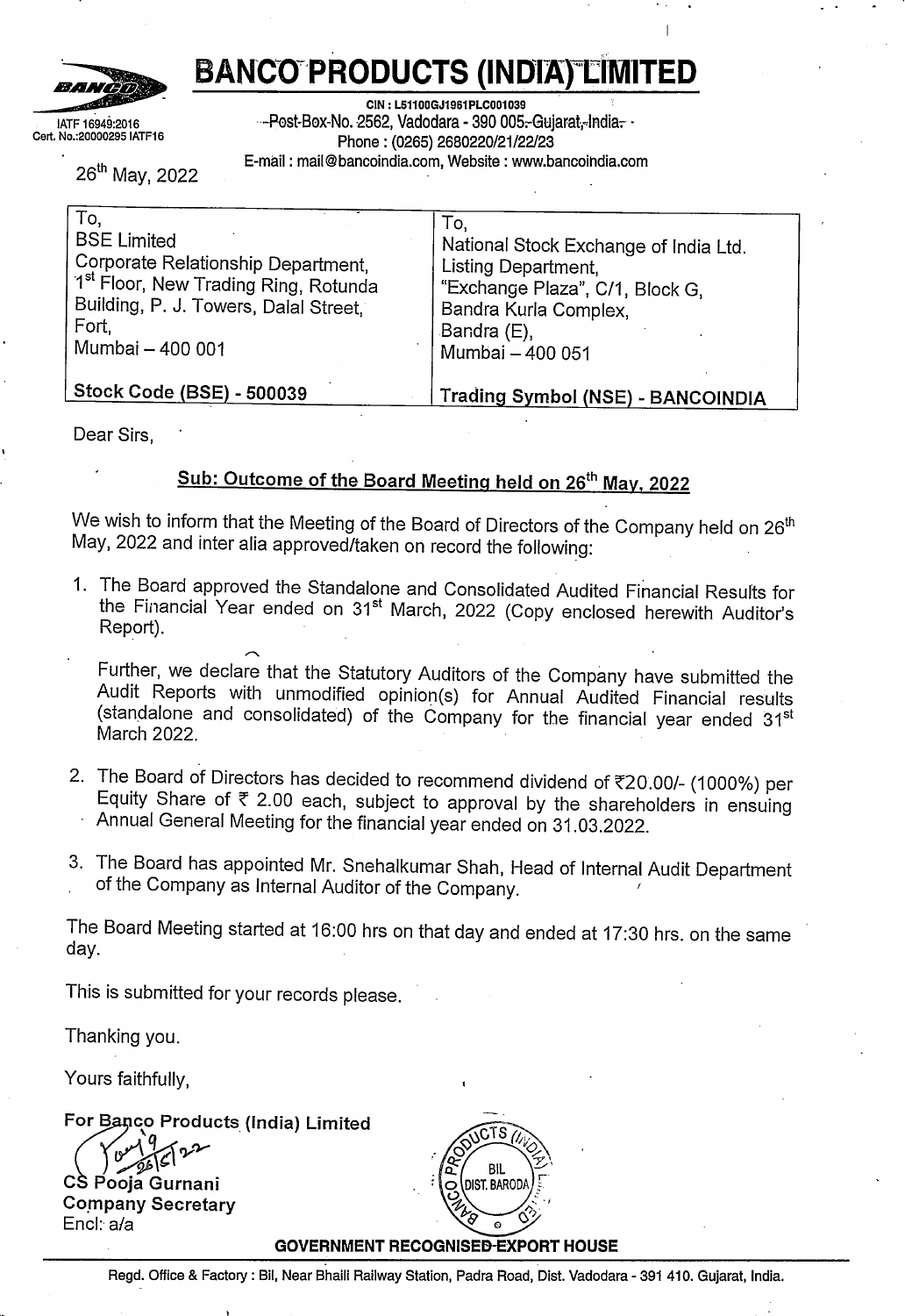

J

# **BANCO PRODUCTS (INDIA) LIMITED**

**CIN: L51100GJ1961PLC001039** Post Box No. 2562, Vadodara - 390 005. Gujarat, India. Phone : (0265) 2680220/21/22/23 E-mail : mail@bancoindia.com, Website : www.bancoindia.com

**Notes:-**

1. The above audited results (Standalone and Consolidated) have been prepared in accordance with Indian Accounting Standards ('IND AS) notified under section 133 of the companies Act 2013, read together with relevant rules issued there under and other accounting principles generally accepted in India.

2. The above financial results (Standalone and Consolidated) were reviewed and recommended by the Audit Committee on 26.05.2022 and subsequently approved by the Board of Directors at its meeting held on 26.05.2022.

3. The Company is primarily engaged in Automobile Ancillary business and therefore there is only one reportable segment.

4.The Figure for the Quarter ended 31st March 2022 and 31st March 2021 are the balancing figures between the audited figures in respect of the full finanical year and the published year to date figure (unaudited) upto the third quarter of the relevant financial year, which had been subject to limited feview by the statutory auditor.

5. The figures for the corresponding previous period have been regrouped/reclassified wherever necessary, to make them comparable with the.figures of current period.

6. The above results of the Company are available on the Company's website www.bancoindia.com and also on www.bseindia.com and www.nseindia.com.



For Bapeo Products (India) Limited

Fon Baneo Pre .<br>Chairman

Place- Vadodara Date :- 26.05.2022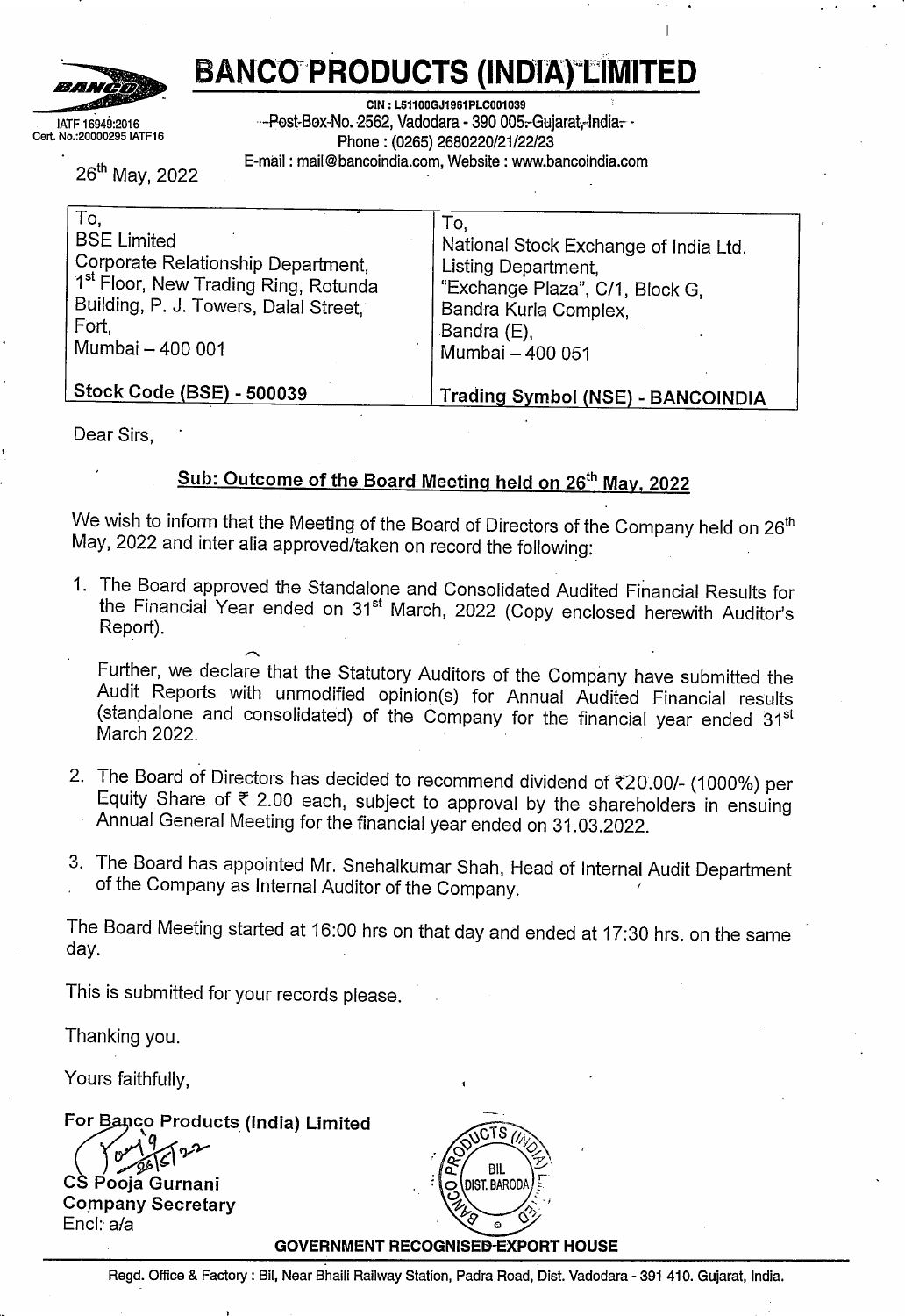

# **BANCO PRODUCTS {INDIA) LIMITED**

**CIN : L51100GJ1961PLC001039** Post Box No. 2562, Vadodara - 390 005. Gujarat, India. Phone: (0265) 2680220/21/22/23 E-mail : mail@bancoindia.com, Website : www.bancoindia.com

| Stand Alone Balance Sheet As at 31st March'2022 |                        | (Rs.in Lakhs)          |  |
|-------------------------------------------------|------------------------|------------------------|--|
| Particulars                                     | As at<br>31st Mar 2022 | As at<br>31st Mar 2021 |  |
| <b>ASSETS</b>                                   |                        |                        |  |
| Non current assets                              |                        |                        |  |
| Property, plant and equipment                   | 12,573                 | 11,823                 |  |
| Capital work-in-progress                        | 627                    | 2                      |  |
| Right of use of assets                          | 771                    | 780                    |  |
| Other intangible assets                         | 22                     | 18                     |  |
| Financial assets                                |                        |                        |  |
| Investments                                     | 15,134                 | 14,695                 |  |
| Other financial assets                          | 1,685                  | 420                    |  |
| Income tax assets (net of provision)            | 85                     | 454                    |  |
| Other non current assets                        | 416                    | 614                    |  |
|                                                 | 31,313                 | 28,806                 |  |
| Current assets                                  |                        |                        |  |
| Inventories                                     | 19,616                 | 15,559                 |  |
| Financial assets                                |                        |                        |  |
| Trade receivables                               | 19,421                 | 16,855                 |  |
| Cash and cash equivalents                       | 1,122                  | 6,806                  |  |
| Balances with banks other than 10A above        | 5,593                  | 3,845                  |  |
| Other financial assets                          | 219                    | 459                    |  |
| Other current assets                            | 1,170                  | 1,015                  |  |
|                                                 | 47,141                 | 44,539                 |  |
| <b>Total Assets</b>                             | 78,454                 | 73,345                 |  |
|                                                 |                        |                        |  |
| <b>EQUITY AND LIABILITIES</b>                   |                        |                        |  |
| Equity                                          |                        |                        |  |
| Equity share capital                            | 1,430                  | 1,430                  |  |
| Other equity                                    | 67,113                 | 60,090                 |  |
| Liabilities                                     |                        |                        |  |
| Non current liabilities                         |                        |                        |  |
| <b>Financial liabilities</b>                    |                        |                        |  |
| Lease liability                                 |                        |                        |  |
| Provisions                                      | 729                    | 481                    |  |
| Deferred tax liabilities (net)                  | 941                    | 980                    |  |
| Other non-current liabilities                   | 23                     | 23                     |  |
|                                                 | 70,236                 | 63,004                 |  |
|                                                 |                        |                        |  |
| <b>Current liabilities</b>                      |                        |                        |  |
| Financial liabilities                           |                        |                        |  |
| Borrowings                                      | 4                      | 265                    |  |
| Trade payables                                  |                        |                        |  |
| Due to micro and small enterprise               | 276                    | 352                    |  |
| Due to others                                   | 7,320                  |                        |  |
| Other financial liabilities                     |                        | 9,064                  |  |
| Other current liabilities                       | 347                    | 446                    |  |
| Provisions                                      | 164                    | 135                    |  |
|                                                 | 107                    | 79                     |  |
| Total Equity & Liabilities                      | 8,218                  | 10,341                 |  |
|                                                 | 78,454                 | 73,345                 |  |
|                                                 |                        | <b>REISWE</b>          |  |
|                                                 |                        | PRO<br>BIL             |  |
|                                                 |                        | O DIST. BAROD          |  |
| <b>GOVERNMENT RECOGNISED EXPORT HOUSE</b>       |                        |                        |  |

 $\circ$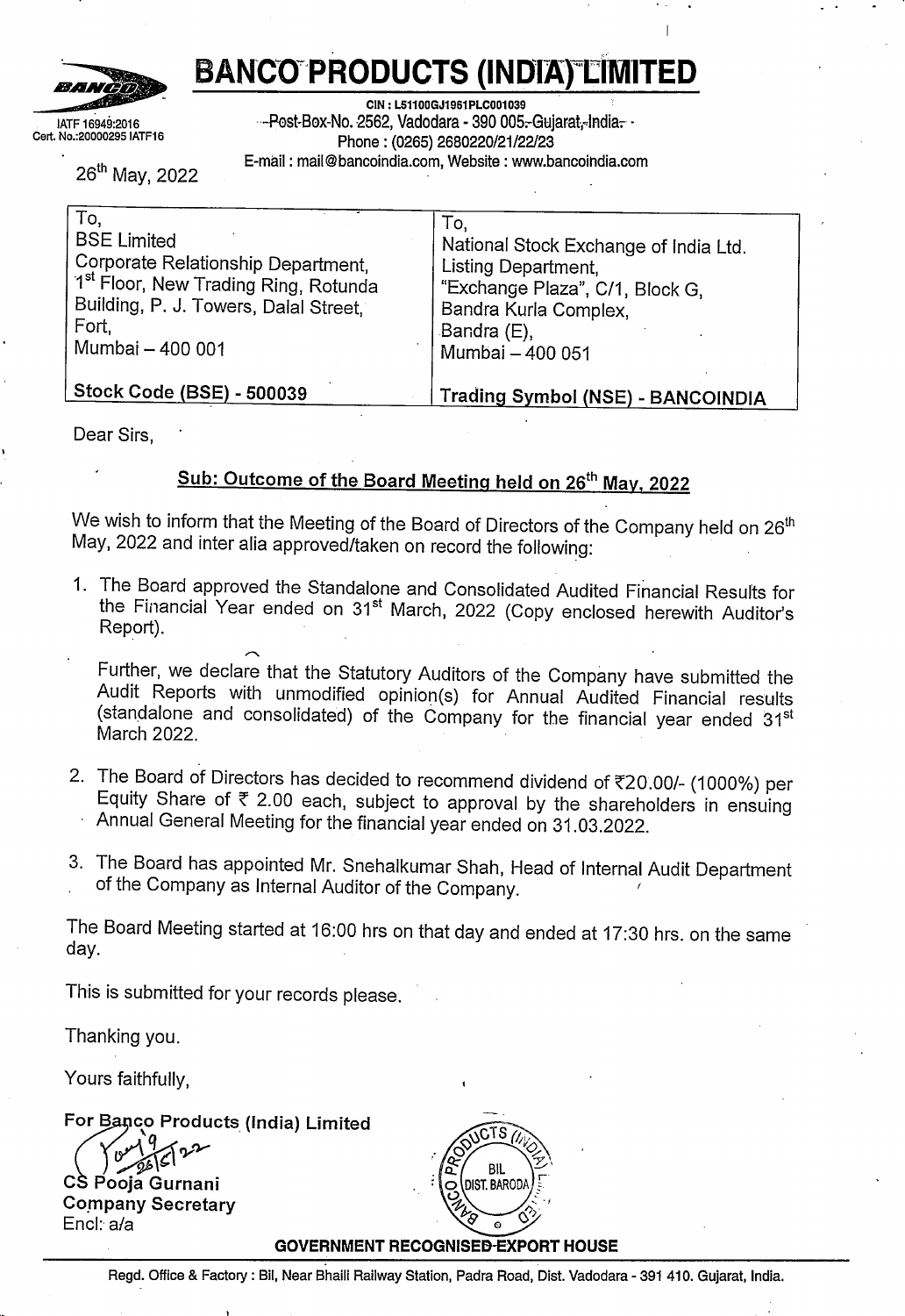

IATF 16949:2016 Cert. No.:20000295 IATF16

# **BANCO PRODUCTS (INDIA) LIMITED**

**CIN: L5110DGJ1961PLC001039**

Post Box No. 2562, Vadodara - 390 005. Gujarat, India.

Phone : (0265) 2680220/21/22/23

E-mail : mail@bancoindia.com, Website : www.bancoindia.com

| STANDALONE STATEMENT OF CASH FLOW FOR THE YEAR ENDED 31st MARCH, 2022    |                   |          |          | (Rs. in Lakhs) |
|--------------------------------------------------------------------------|-------------------|----------|----------|----------------|
| <b>PARTICULARS</b>                                                       |                   | 2021-22  |          | 2020-21        |
| (A) CASH FLOW FROM OPERATING ACTIVITIES                                  |                   |          |          |                |
| Net profit before tax                                                    |                   | 11,000   |          | 10,429         |
| Adjustments for non cash items/items required to be disclosed separately |                   |          |          |                |
| Depreciation                                                             | 1,974             |          | 1,998    |                |
| Interest and finance charges                                             | 36                |          | 62       |                |
| (Profit)/loss on sale of PPE                                             | (13)              |          | (3)      |                |
| Interest income                                                          | (330)             |          | (505)    |                |
| Unrealised foreign exchange (gain)/loss                                  | 58                |          | (166)    |                |
| Sundry balance write back                                                | $\left( 1\right)$ |          | (25)     |                |
| Sundry balance write off                                                 | 36                |          | 4        |                |
| Expected credit loss                                                     | 17                |          | 11       |                |
| Dividend received                                                        | (1, 971)          |          |          |                |
|                                                                          |                   | (194)    |          |                |
| Operating profit before working capital changes                          |                   | 10,806   |          | 1.376          |
|                                                                          |                   |          |          | 11,805         |
| Adjustments for changes in working capital & provisions                  |                   |          |          |                |
| (Increase)/decrease in trade receivable                                  |                   |          |          |                |
| (Increase)/decrease in inventories                                       | (2,638)           |          | (1,992)  |                |
| (Increase)/decrease in current financial assets                          | (4,058)           |          | (5,315)  |                |
| (Increase)/decrease in other current assets                              | (33)              |          | 17       |                |
| (Increase)/decrease in financial assets (non current)                    | (154)             |          | (635)    |                |
|                                                                          | 6                 |          |          |                |
| (Increase)/decrease in other non current assets                          | 76                |          | 1        |                |
| Increase/(decrease) in current liabilities                               | 29                |          | (60)     |                |
| Increase/(decrease) in other non-current liabilities                     | (1)               |          | (1)      |                |
| Increase/(decrease) in financial liabilities (current)                   | (99)              |          | 37       |                |
| Increase/(decrease) in trade payables                                    | (1, 859)          |          | 3,629    |                |
| Increase/(decrease) in provisions                                        | 104               |          | 37       |                |
|                                                                          |                   | (8,627)  |          | (4,282)        |
| Cash generated from operations                                           |                   | 2,179    |          | 7,523          |
| Income tax paid (net of refunds)                                         | (2,044)           |          | (1,590)  |                |
|                                                                          |                   | (2,044)  |          | (1,590         |
| Net cash flow from operating activities                                  |                   | 135      |          | 5,933          |
|                                                                          |                   |          |          |                |
| (B) CASH FLOW FROM INVESTING ACTIVITIES                                  |                   |          |          |                |
| Purchase of PPE & capital advances                                       | (3,223)           |          | (1, 925) |                |
| Sale of PPE                                                              | 15                |          | 3        |                |
| Purchase of financial assets (BNCL Investment)                           | (440)             |          |          |                |
| Sale of financial assets measured at FVTOCI                              |                   |          | 690      |                |
| (Increase)/decrease in bank term deposit                                 | (3,017)           |          | (2,682)  |                |
| Dividend received from subsidiaries                                      | 1,971             |          |          |                |
| Interest received                                                        | 602               |          | 142      |                |
|                                                                          |                   | (4,092)  |          |                |
| Net cash flow from investing activities                                  |                   |          |          | (3, 772)       |
|                                                                          |                   | (3,957)  |          | 2,161          |
| (C) CASH FLOW FROM FINANCING ACTIVITIES                                  |                   |          |          |                |
| Dividend paid                                                            |                   |          |          |                |
| Interest and finance charges paid                                        | (1, 430)          |          |          |                |
| Net cash flow from financing activities                                  | (36)              |          | (62)     |                |
| Net cash inflow/(outflow) during the year                                |                   | (1, 466) |          | (62)           |
| Cash and cash equivalents at the beginning of the year                   |                   | (5, 423) |          | 2,099          |
| Cash and cash equivalents at the end of the year                         |                   | 6,541    |          | 4,442          |
|                                                                          |                   | 1,118    |          | 6,541          |

**Note:-**

(a) Cash flow statement has been prepared under the 'Indirect Method' as set out in Ind AS-7 (b) Cash and cash equivalents comprises of

|                                                              |                             | (Rs. in Lakhs)      |
|--------------------------------------------------------------|-----------------------------|---------------------|
| Particulars                                                  | As at<br>31st March<br>2022 | As at<br>31st March |
| (i) Balances with banks in current accounts                  |                             | 2021                |
| l(ii) Cash on hand                                           | 1,117                       | 802                 |
|                                                              |                             |                     |
| (iii) Term deposit with original maturity less then 3 months |                             | 6,000               |
| Less:-Cash credit                                            | 1,122                       | 6,806               |
|                                                              | -4                          | $-265$              |
| Cash and cash equivalents as per cash flow statement         | 1.118                       | 6,541               |



4

Non Cash 31st March<br>Changes 2022

Changes

-261 Cash Flow

26 1st April 2021

**arisin from financin activities.**

Borrowing - current

**GOVERNMENT RECOGNISED EXPORT HOUSE**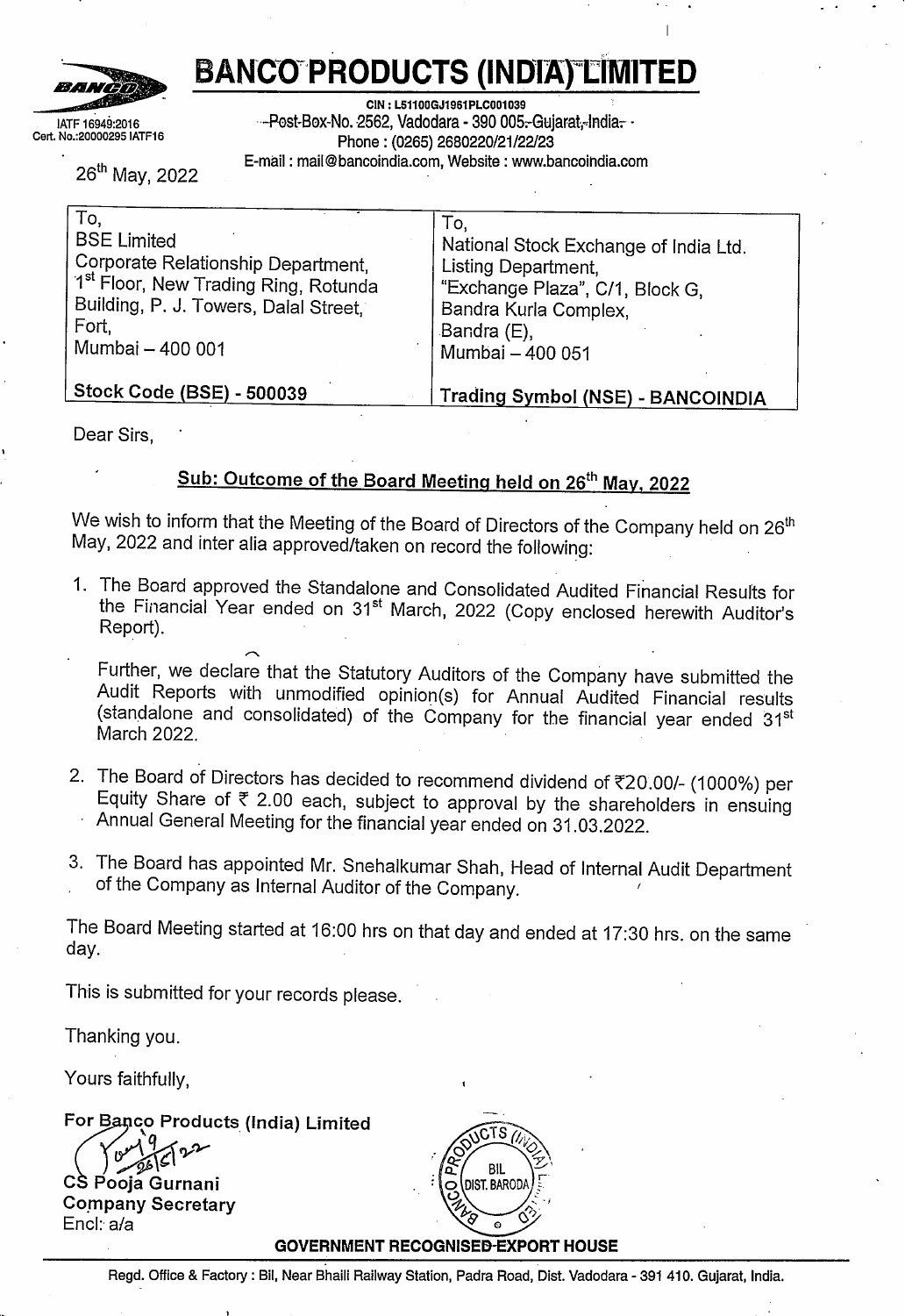

**BANCO PRODUCTS (INDIA) LIMITED**

**CIN : L51100GJ1961PLC001039**

Post Box No. 2562, Vadodara - 390 005. Gujarat, India.

Phone : (0265) 2680220/21/22/23

E-mail : mail@bancoindia.com, Website : www.bancoindia.com

| Consolidated Balance Sheet As at 31st March'2022                      |                        | Rs in Lakhs            |
|-----------------------------------------------------------------------|------------------------|------------------------|
| Particulars                                                           | As at<br>31st Mar 2022 | As at<br>31st Mar 2021 |
| <b>ASSETS</b>                                                         |                        |                        |
| Non current assets                                                    |                        |                        |
| Property, plant and equipment                                         | 18,548                 | 16,959                 |
| Capital work-in-progress                                              | 1,492                  | 103                    |
| Right of use assets                                                   | 10,099                 | 780                    |
| Other intangible assets                                               | 1,004                  | 1,239                  |
| Financial assets                                                      |                        |                        |
| Investments                                                           | 51                     | 81                     |
| Loan                                                                  |                        |                        |
| Other financial assets                                                | 2,238                  | 424                    |
| Deferred tax assets                                                   | 3,022                  | 2,853                  |
| Income tax assets (net of provision)                                  |                        | 26                     |
| Other non current assets                                              | 649                    | 679                    |
|                                                                       | 37,103                 | 23,144                 |
| Current assets                                                        |                        |                        |
| Inventories                                                           | 72,049                 | 56,391                 |
| Financial assets <sup>:</sup>                                         | ÷                      |                        |
| Investments                                                           |                        |                        |
| Trade receivables                                                     |                        |                        |
|                                                                       | 32,425                 | 27,029                 |
| Cash and cash equivalents<br>Balances with banks other than 11A above | 1,295                  | 7,396                  |
|                                                                       | 6,861                  | 4,866                  |
| Other financial assets                                                | 247                    | 479                    |
| Other current assets                                                  | 3,204                  | 2,215                  |
|                                                                       | 1,16,081               | 98,376                 |
| Total Assets                                                          | 1,53,184               | 1,21,520               |
| EQUITY AND LIABILITIES                                                |                        |                        |
| Equity                                                                |                        |                        |
| Equity share capital                                                  |                        |                        |
|                                                                       | 1,430                  | 1,430                  |
| Other equity                                                          | 96,742                 | 81,413                 |
| <b>LIABILITIES</b>                                                    |                        |                        |
| Non Current Liabilities                                               |                        |                        |
| Financial liabilities                                                 |                        |                        |
|                                                                       |                        |                        |
| Long term borrowing                                                   | 529                    | 590                    |
| Lease Liablities                                                      | 7,833                  |                        |
| Provisions                                                            | 987                    | 690                    |
| Deferred tax liabilities                                              | 7,827                  | 6,690                  |
| Income tax Liability (net of advance tax)                             | 1,238                  |                        |
| Other non current liabilities                                         | 28                     | 23                     |
|                                                                       | 1,16,614               | 90,836                 |
|                                                                       |                        |                        |
| Current liabilities                                                   |                        |                        |
| Financial liabilities                                                 |                        |                        |
| Borrowings                                                            | 1,454                  | 833                    |
| Lease Liability                                                       | 1,705                  |                        |
| Trade payables                                                        |                        |                        |
| Due to micro and small enterprise                                     |                        |                        |
| Due to others                                                         | 312                    | 364                    |
| Other financial liabilities                                           | 30,012                 | 28,088                 |
| Other current liabilities                                             | 2,076                  | 668                    |
| Provisions                                                            | 870                    | 563                    |
|                                                                       | 141                    | 168                    |
|                                                                       | 36,570                 | 30,684                 |
| Total Equity & Liabilities                                            | 1,53,184               | 1,21,520               |
|                                                                       |                        |                        |

CTS **BIL DIST. BAROD** 

#### **GOVERNMENT RECOGNISED EXPORT HOUSE**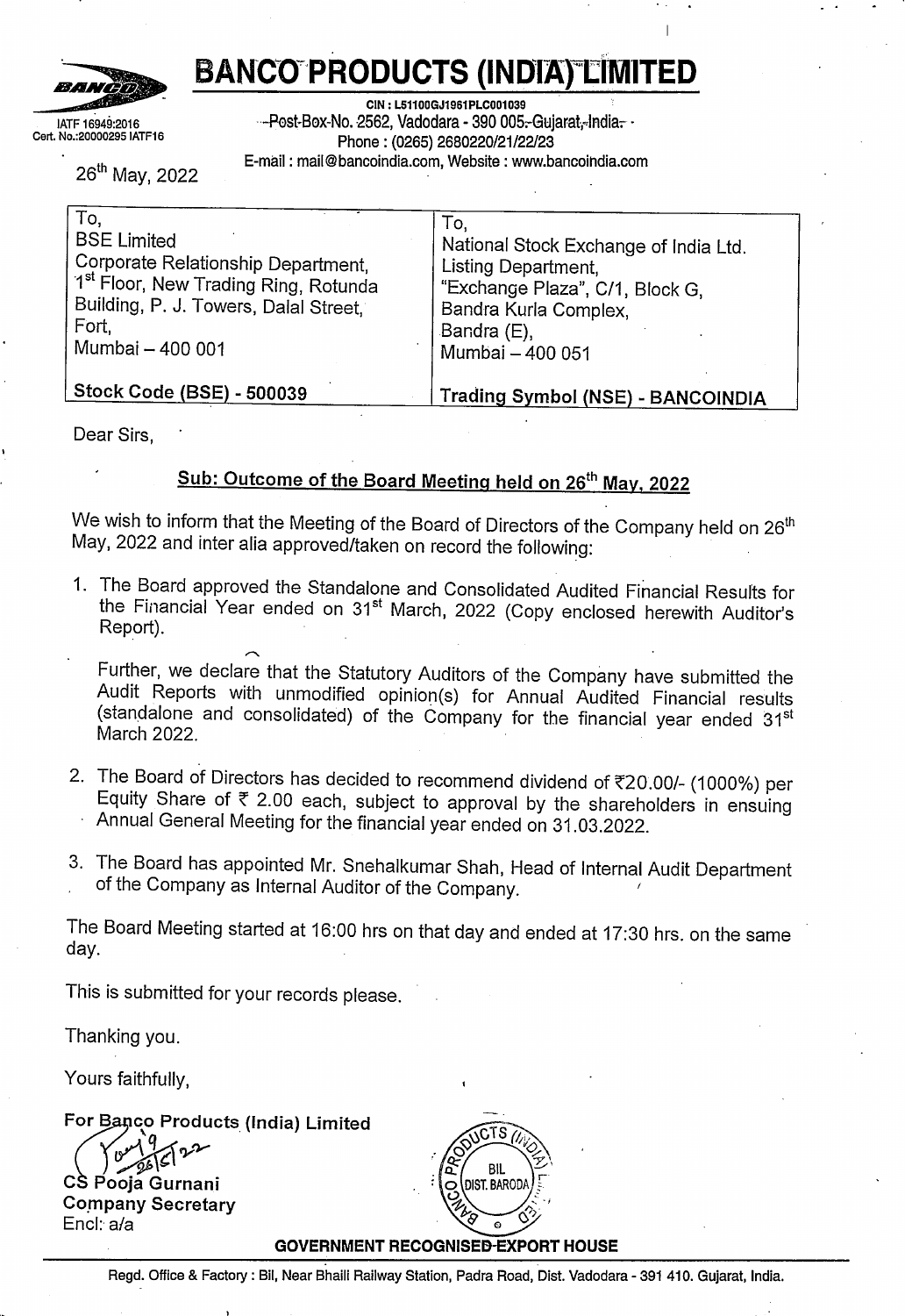# **BANCO PRODUCTS (INDIA) LIMITED**

**CIN : L51100GJ1961PLC001039**

Post Box No. 2562, Vadodara - 390 005. Gujarat, India.

IATF 16949:2016 Cert. No.:20000295 IATF16

BANĞÕ

Phone : (0265} 2680220/21/22/23

 $\frac{(\text{Rs. in Lakhs})}{2020-21}$ E-mail: mail@bancoindia.com, Website: www.bancoindia.com **CONSOLIDATED STATEMENT OF CASH FLOW FOR THE YEAR ENDED 31ST MARCH, 2022 (Rs. i)**<br>PARTICULARS PROMOTED ACTIVITIES (PARTICULARS 2021-22 2020-21<br>CASH FLOW FROM OTED ATTIVIC ACTIVITIES **(A)** CASH FLOWFROM OPERATING ACTIVITIES Net profit before tax<br>
Adjustments for non cash items/items required to be disclosed separately<br> **Adjustments for non cash items/items required to be disclosed separately Depreciation**  $\begin{array}{c|c}\n4,787 \\
525\n\end{array}$  3,368 Interest and finance charges paid 362<br>13 (Profit)/loss on PPE  $(78)$ Loss on sale of Investment Assets 7 **Interestincome** Finderest fricome<br>
Unrealised foreign exchange (gain)/loss (30<br>
(374) (180<br>
(180  $\begin{array}{c|c}\n 61 & (180) \\
 168 & (73)\n\end{array}$ Expected credit loss<br>Sundry creditor write back/off  $\begin{bmatrix} 168 \\ 37 \end{bmatrix}$  (73) Expected credit loss<br>
Sundry creditor write back/off (73)<br>
Effect of exchange rate difference in translation (37) (37) (37) (37) (37) (37) (37) 1,692 431  $\frac{6,825}{29,201}$   $\overline{\qquad}$   $\qquad \qquad \frac{3,320}{18,304}$ Operating profit before working capital changes Adjustments for changes in working capital & provisions (Increase)/decrease in trade receivable  $(5,621)$  2,595<br>15,657) (8.771) **(lncrease)/decrease in inventories**  $(15,657)$   $(8,771)$   $(577)$ (Increase)/decrease in other current assets (10000) (6,777)<br>(Increase)/decrease in non current assets (588) (577) (577) (577) **(Increase)/decrease in non curr ent assets** 77 49 (lncrease)/decrease in financial assets  $-32$  20 (Increase)/decrease in financial assets - (Increase)/decrease in investment property - - Increase/(decrease) in current liabilities 307 307 226<br>
Increase/(decrease) in financial liabilities 336 326 Increase/(decrease) in financial liabilities 1,409 1,409 236<br>
Increase/(decrease) in trade payables 1,831 1,831 6,284 lncrease/(decrease) in trade payables 1,831 corrected and other non current liability 1,831 6,284 correctes 1,831 6,284 lncrease/(decrease) in provisions and other non current liability <sup>58</sup> (72)  $\begin{array}{|c|c|c|}\n \hline\n -18,616 & (10) \\
 \hline\n 10,585 & 18,294 \\
 \hline\n\end{array}$ Cash generated from operations **10,585** 18,2861) **12,3861** 18,3861 Income tax paid (net of refunds)  $(4,861)$   $(2,614)$  $\begin{array}{|c|c|c|}\n \hline\n (4,861) & (2,614) \\
 \hline\n 5,724 & 15.680\n \end{array}$ Net cash flow fromoperating activities 5,724 **15,680** (B) CASH FLOW FROM INVESTING ACTIVITIES Purchase of PPE & capital advances<br>Sale of PPE  $\begin{bmatrix} (7,500) \\ 220 \end{bmatrix}$  (2,656) Sale of PPE 220 (2,656)<br>Sale of PPE 220 (546)<br>Sale of Ignoration of Presence 220 (546) Sale of Investment Property 22 Sale of financial assets measured at FVTOCI 690 (lncrease)/decrease in bank balance termdeposit (3,811) (3,507) **Interest received** 640 147  $(10,429)$  (5.872) Net cash flow from investing activities **(4,705)** 9,808 (C) CASH FLOW FROM FINANCING ACTIVITIES Dividend paid (1,430) Short-term loan from banks (net)  $\begin{bmatrix} 893 \\ (526) \end{bmatrix}$  (7,428) Interest and finance charges paid Long term borrowing (net)<br>
(362) (362)<br>
Net cash flow from financing activities (39) Net cash flow from financing activities  $(1.124)$ Net cash how from imancing activities<br>Net cash inflow/(outflow) during the year<br>1,000 1,000 1,000 1,000 1,000 1,000 1,000 1,000 1,000 1,000 1,000 1,000 1,000 1,000 1,000 1,000 1,000 1,000 1,000 1,000 1,000 1,000 1,000 1,00 **(5,829) 1,989** Cash and cash equivalents at the beginning of the year C 7120 **5.131-** ashand cashequivalents at the end ofthe year  $\frac{7,120}{1,291}$   $\frac{5,131}{7,120}$ **Note:-** (a) Cash flow statement has been prepared under the 'Indirect Method' as set out in Ind AS-7 (b) Cash and cash equivalents comprises of in Lakhs)<br>As at  $\frac{1}{\text{As at}}$   $\frac{1}{\text{As at}}$ As at<br>
31st March,<br>
2022<br>
2021<br>
2021 (i) Balances with banks in current accounts 2022<br>
(ii) Cash on hand<br>
2021<br>
2021<br>
2021<br>
2021<br>
2021 (i) Cash on hand 1,274  $\boxed{1,274}$  1,378 (iii) Term deposit with original maturity less then 3 months  $21$  18  $\frac{1}{1,295}$   $\frac{6,000}{7,396}$ Less: Cash credit **1,295** 7,396  $\frac{(4)}{1,291}$ **Cash and cash cauivalcnts as per cash flow statement** *(276* **1,291** 7.120 <sup>I</sup> - **fc) Changesin liabilitv narisinc from financin activities.** 1st April, Cash Flow Non Cash 31st March,<br>Changes 2022 **Changes Borrowing- non current** <sup>590</sup> (61) **Borrowing - current** - 529 (  $\begin{array}{|c|c|c|c|c|c|}\n \hline\n 833 & 621 & - & 1,454\n \end{array}$ **GOVERNMENT RECOGNISED EXPORT HOUSE**<br>
Rear Bhaili Railway Station, Padra Road, Dist. Vadodara - 391 410. Gujarat, India 8 *<u>i</u>* BIL 2 GOVERNMENT RECOGNISED EXPORT HOUSE<br>Regd. Office & Factory : Bil, Near Bhaili Railway Station, Padra Road, Dist. Vadodara - 391 410. Gujarat, India.

CTS

 $Q$  (DIST. BARODA

 $\hat{\varphi}$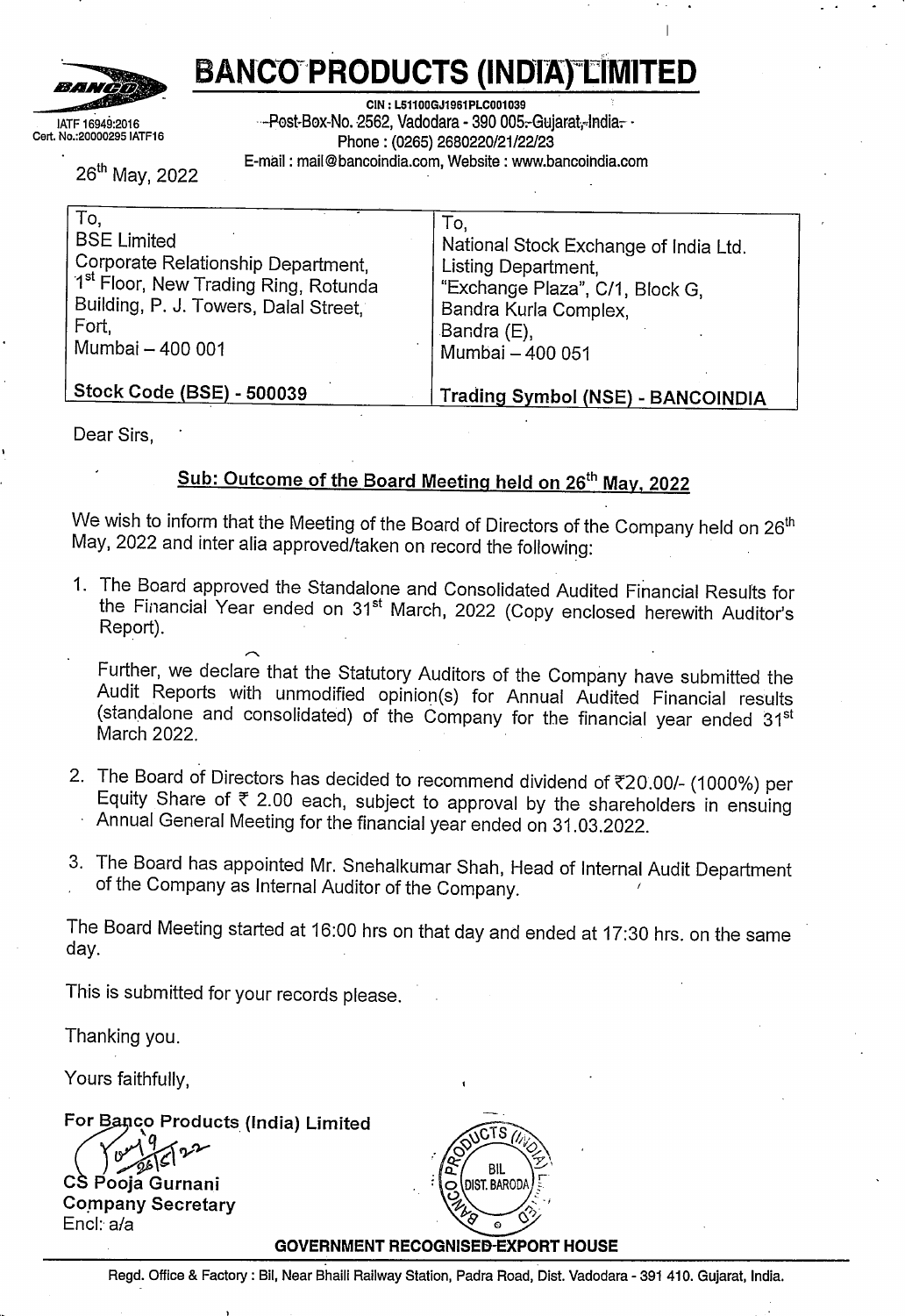# **PARIKH SHAH CHOTALIA & ASSOCIATES**

#### **INDEPENDENT AUDITORS' REPORT**

# **To, THE BOARD OF DIRECTORS, BANCO PRODUCTS (INDIA) LIMITED VADODARA**

## **Report on the Audit of the Standalone Financial Results**

## **Opinion**

We have audited the accompanying financial results of **Banco Products (India) Limited** ("the Company"), for the quarter and year ended 31<sup>st</sup> March, 2022, ("the Statement") attached herewith being submitted by the Company pursuant to the requirement of Regulation 33 of the SEBI (Listing Obligations and Disclosure Requirements) Regulations,2015, as amended ('Listing Regulations')

In our opinion and to the best of our information and according to the explanations given to us, the aforesaid financial results:

- i. are presented in accordance with the requirements of Regulation 33 of the Listing Regulations in this regard; and
- ii. give a true and fair view in conformity with the recognition and measurement principles laid down in the Indian Accounting Standards ("Ind AS"), and other accounting principles generally accepted in India, of net profit and other comprehensive income and other financial information of the Company for the year ended 31st March, 2022.

## **Basis for Opinion**

We conducted our audit of the standalone financial statements in accordance with the Standards on Auditing (SAs) specified under section 143(10) of the Companies Act, 2013. Our responsibilities under those Standards are further described in the *Auditor's Responsibilities for the Audit* of *the Financial Statements* section of our report. We are independent of the Company in accordance with the Code of *Ethics* issued by the Institute of Chartered Accountants of India together with the ethical requirements that are relevant to our audit of the financial statements under the provisions of the Companies Act, 2013 and the Rules thereunder, and we have fulfilled our other ethical responsibilities in accordance with these requirements and the Code of Ethics. We believe that the audit evidence we have obtained is sufficient and appropriate to<br>provide a basis for our opinion. EXOTALIA P EXAMPLERED

Page 1 of 4



phone: +91 2717 466287 +91 9924503672 E-mail: sharad@psca.in

*??*

**CHARTERED**<br>ACCOUNTANTS<br>BARADKURDRKOTHARH<br>ERN 118493W

*P4*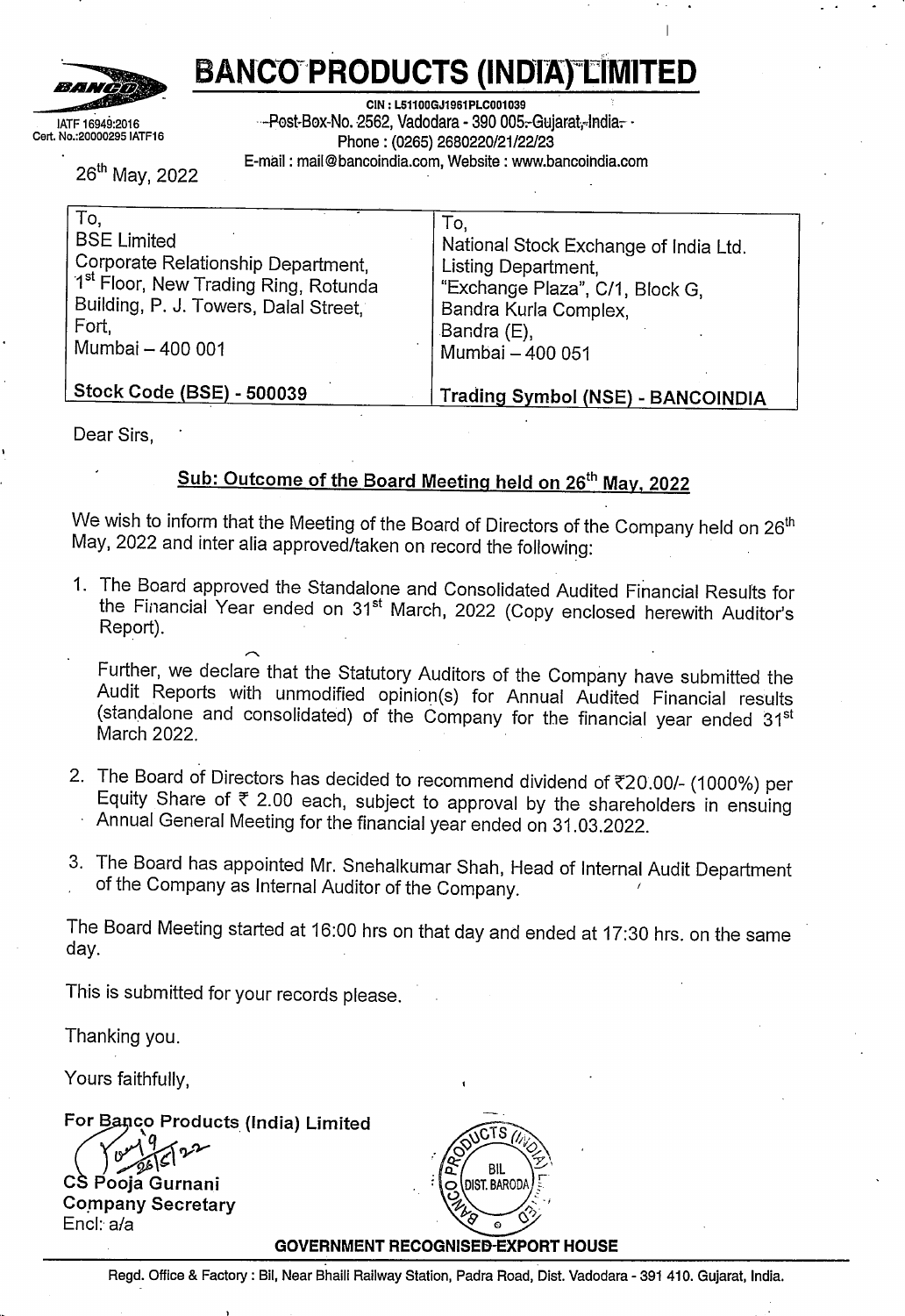# **Management's Responsibilities for the Standalone Financial Results**

The Statement has been prepared on the basis of the standalone annual financial statement. The Board of Directors of the Company are responsible for the preparation and presentation of the Statement that gives a true and fair view of the net profit and other comprehensive income and other financial information in accordance with the recognition and measurement principles laid down under applicable accounting standards prescribed under Section 133 of the Act read with relevant rules issued there under and other accounting principles generally accepted in India and in compliance with Regulation 33 of the Listing Regulations. This responsibility also includes maintenance of adequate accounting records in accordance with the provisions of the Act for safeguarding of the assets of the Company and for preventing and detecting frauds and other irregularities; selection and application of appropriate accounting policies; making judgments and estimates that are reasonable and prudent; and the design, implementation and maintenance of adequate internal financial controls, that were operating effectively for ensuring the accuracy and completeness of the accounting records, relevant to the preparation and presentation of the Statement that give a true and fair view and are free from material misstatement, whether due to fraud or error.

In preparing the standalone financial statements, the Board of Directors are responsible for assessing the Company's ability to continue as a going concern, disclosing, as applicable, matters related to going concern and using the going concern basis of accounting unless management either intends to liquidate the Company or to cease operations, or has no realistic alternative but to do so.

The Board of Directors is also responsible for overseeing the Company's financial reporting process.

# **Auditors' Responsibilities for the Audit of the Standalone Financial Results**

Our objectives are to obtain reasonable assurance about whether the standalone financial results as a whole are free from material misstatement, whether due to fraud or error, and to issue an auditor's report that includes our opinion. Reasonable assurance is a high level of assurance, but is not a guarantee that an audit conducted in accordance with SAs will always detect a material misstatement when it exists. Misstatements can arise from fraud or error and are considered material if, individually or in the aggregate, they could reasonably be expected to influence the economic decisions of users taken on the basis of these standalone financial results.

As part of an audit in accordance with SAs, we exercise professional judgment and maintain professional skepticism throughout the audit. We also,



Page **<sup>2</sup>** of **<sup>4</sup>**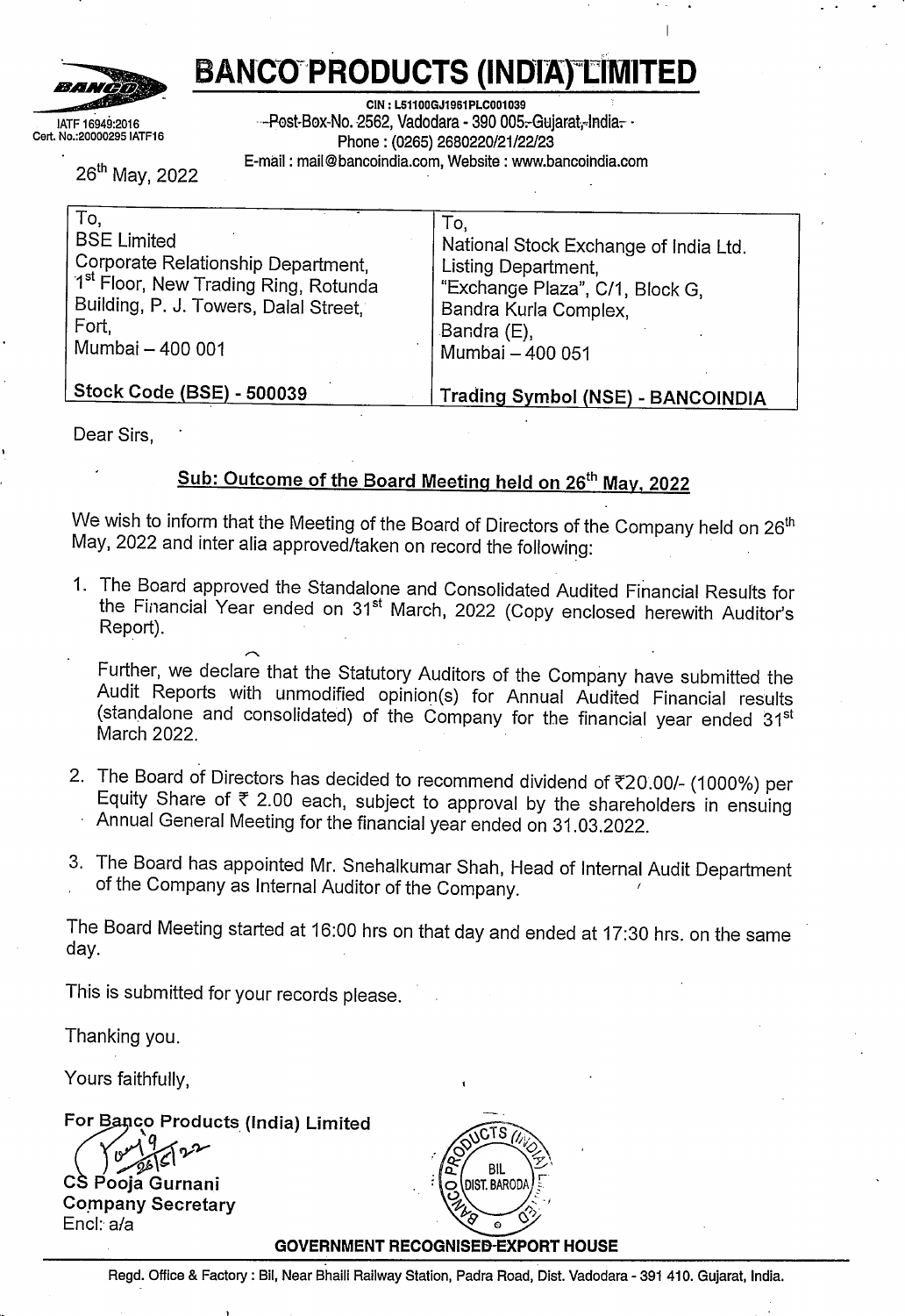- Identify and assess the risks of material misstatement of the standalone financial statements, whether due to fraud or error, design and perform audit procedures responsive to those risks, and obtain audit evidence that is sufficient and appropriate to provide a basis for our opinion. The risk of not detecting a material misstatement resulting from fraud is higher than for one resulting from error, as fraud may involve collusion, forgery, intentional omissions, misrepresentations, or the override of internal control.
- Obtain an understanding of internal financial controls relevant to the audit in order to design audit procedures that are appropriate in the circumstances. Under section 143(3) (i) of the Act, we are also responsible for expressing our opinion on whether the Company has adequate internal financial controls system in place and the operating effectiveness of such controls.
- Evaluate the appropriateness of accounting policies used and the reasonableness of accounting estimates and related disclosures made by the management.
- Conclude on the appropriateness of management's use of the going concern basis of accounting and, based on the audit evidence obtained, whether a material uncertainty exists related to events or conditions that may cast significant doubt on the Company's ability to continue as a going concern. If we conclude that a material uncertainty exists, we are required to draw attention in our auditor's report to the related disclosures in the standalone financial statements or, if such disclosures are inadequate, to modify our opinion. Our conclusions are based on the audit evidence obtained up to the date of our auditor's report. However, future events or conditions may cause the Company to cease to continue as a going concern.
- Evaluate the overall presentation, structure and content of the standalone financial statements, including the disclosures, and whether the standalone financial statements represent the underlying transactions and events in a manner that achieves fair presentation.

Materiality is the magnitude of misstatements in the Standalone Financial Results that makes it probable that the economic decisions of a reasonably knowledgeable user of the Standalone Financial Results may be influenced. We consider quantitative materiality and qualitative factors in (i) planning the scope of our audit work and in evaluating the results of our work; and (ii) to evaluate the effect of any identified misstatements in the Standalone Financial Results.

We communicate with those charged with governance regarding, among other matters, the planned scope and timing of the audit and significant audit findings, including any significant deficiencies in internal control that we Identify during our audit.



Page **<sup>3</sup>** of **<sup>4</sup>**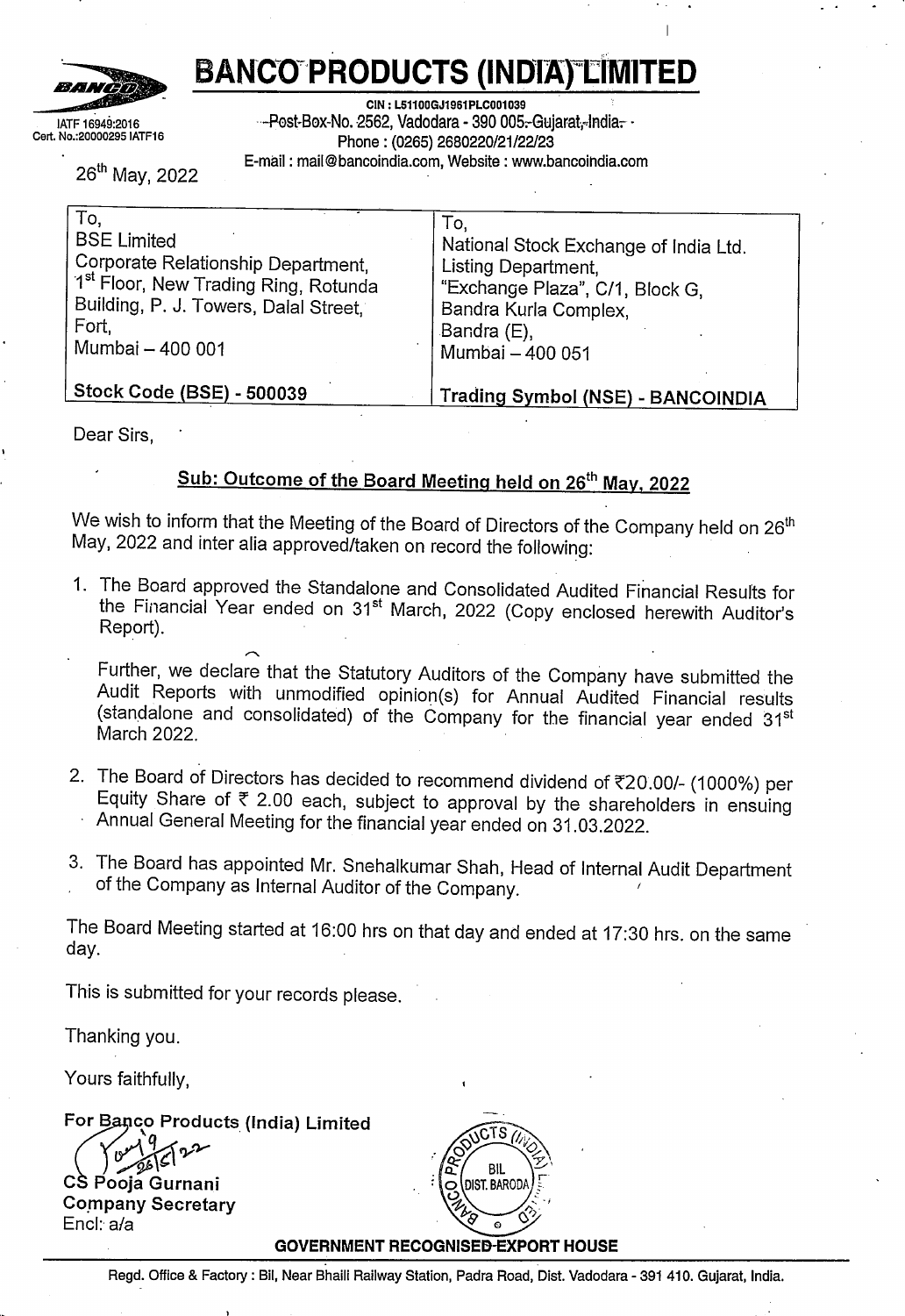We also provide those charged with governance with a statement that we have complied with relevant ethical requirements regarding independence, and to communicate with them all relationships and other matters that may reasonably be thought to bear on our independence, and where applicable, related safeguards.

## **Other Matters**

The Statement includes the results for the Quarter ended 31st March 2022, being the balancing figure between audited figures in respect of the full financial year ended 31st March 2022 and the published year to date figures up to the third quarter of the current financial year, which were subject to limited review by us, as required under the Listing Regulations.

# **For PARIKH SHAH CHOTALIA & ASSOCIATES CHARTERED ACCOUNTANTS Firm Reg. No. 118493W ,** *./::··,L~:.,>* **SPARIKH SHAH CHOTALIA & A**<br>
HARTERED ACCOUNTANTS<br>
FORE COMPANY Jr;'.:, -i·;<sup>s</sup>



**CA. Sharadkumar G. Kothari PARTNER Mem. No.168227 UDIN:** 22168227AJPXEW3527

**VADODARA, 26 May, <sup>2022</sup>**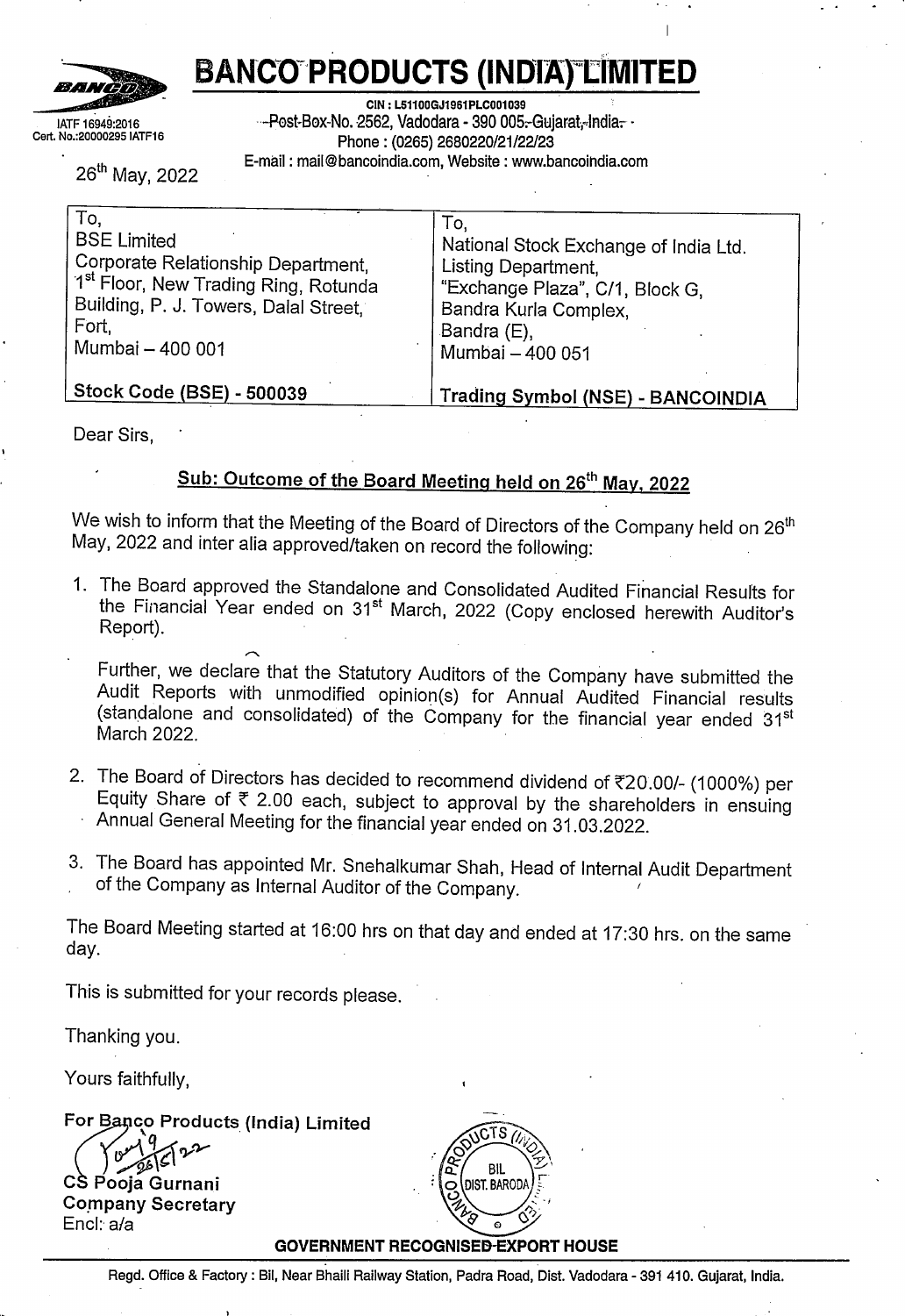# **PARIKH SHAH CHOTALIA & ASSOCIATES**

#### **INDEPENDENT AUDITORS' REPORT**

## **To, THE BOARD OF DIRECTORS, BANCO PRODUCTS (INDIA) LIMITED VADODARA**

# **Report on the Audit of the Consolidated Financial Results**

We have audited the accompanying consolidated annual financial results of **BANCO PRODUCTS (INDIA) LIMITED** [hereinafter referred to as "the Holding Company") and its subsidiaries, [the Holding Company and its subsidiaries collectively referred to as "the Group") for the quarter and year ended **31° March, 2022,** attached herewith, being submitted by the Holding Company pursuant to the requirement of Regulation 33 of the SEBI [Listing Obligations and Disclosure Requirements) Regulations, 2015, as amended ['Listing Regulations')

In our opinion and to the best of our information and according to the explanations given to us, and based on the consideration of reports of other auditors on separate audited financial statements /financial results/ financial information of the subsidiaries, the aforesaid consolidated financial results:

i. include the annual financial results of the following entities

## **Direct Subsidiaries:**

Banco Gaskets [India) Limited Nederlandse Radiateuren Fabriek B.V. Banco New Energy Cooling System Limited

#### **Indirect Subsidiaries:**

NRF Thermal Engineering BV NRF France SARL NRF Deutschland GMBH NRF Espana S.A. NRF Poland Sp.z.o.o. NRF Italia Sri NRF Switzerland AG NRF US Inc. NRF Thermal Engineering Poland Sp.z.o.o.

are presented in accordance with the requirements of Regulation 33 of the Listing Regulations in this regard; and ii.

Page **<sup>1</sup>** of **<sup>5</sup>**

**<sup>D</sup> 1408, Sun Central Place, Nr Bopal Circle, S.D. Ring Road, Ahmedabad - 380 058**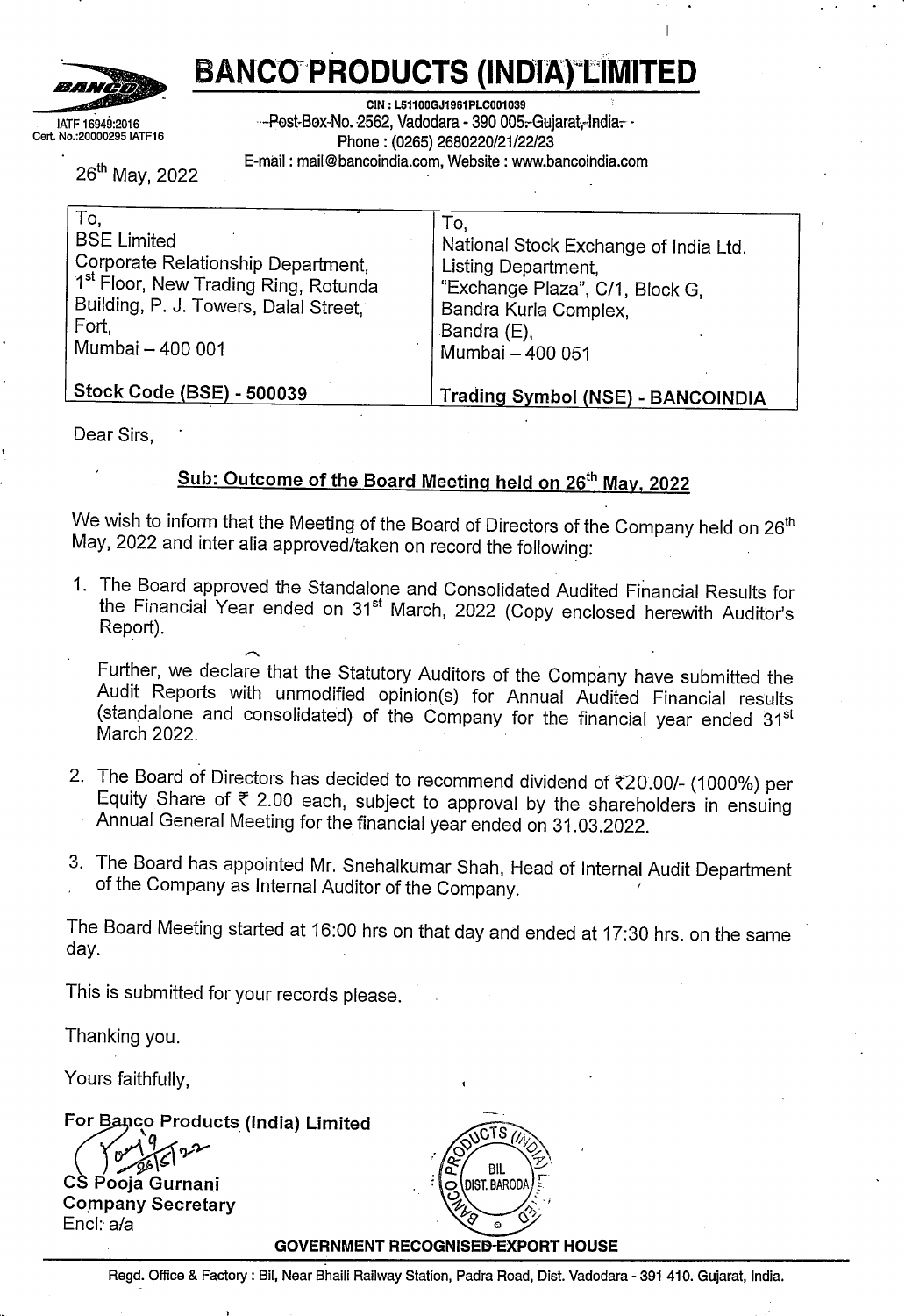iii. give a true and fair view in conformity with the recognition and measurement principals laid down in the Indian Accounting Standards ["Ind AS") and other accounting principles generally accepted in India, of consolidated net profit and consolidated other comprehensive income and other financial information of the Group for the quarter and year ended 31st March, 2022.

# **Basis for Opinion**

We conducted our audit in accordance with the Standards on Auditing [SAs) specified under section 143[10) of the Companies Act, 2013. Our responsibilities under 'those Standards are further described in the *Auditors' Responsibilities for the Audit bf the Consolidated Financial Results* section of our report. We are independent of the Company in accordance with the Code *of Ethics* issued by the Institute of Chartered Accountants of India together with the ethical requirements that are relevant to our audit of the consolidated financial statements under the provisions of the Companies Act, 2013 and the Rules thereunder, and we have fulfilled our other ethical responsibilities in accordance with these requirements and the Code of Ethics. We believe that the audit evidence obtained by us and other auditors in terms Of their reports referred to in "Other Matters" paragraph below, is sufficient and appropriate to provide a basis for our opinion.

# **Board of Directors' Responsibilities for the Consolidated Financial Results**

The consolidated financial results have been prepared on the basis of the consolidated annual financial statement. The Holding Company's Board of Directors are responsible for the preparation and presentation of the these consolidated annual financial results that gives a true and fair view of the net profit and other comprehensive income and other financial information of the Group in accordance with the recognition and measurement principles laid down under applicable accounting standards prescribed under Section 133 of the Act read with relevant rules issued there under and other accounting principles generally accepted in India and in compliance with Regulation 33 of the Listing Regulations. This responsibility also includes maintenance of adequate accounting records in accordance with the provisions of the Act for safeguarding of the assets of the Group and for preventing and detecting frauds and other irregularities; selection and application of appropriate accounting policies; making judgments and estimates that are reasonable and prudent; and the design, implementation and maintenance of adequate internal financial controls, that were operating effectively for ensuring the accuracy and completeness of the accounting records, relevant to the preparation and presentation of the consolidated annual financial results that give a true and fair view and are free from material misstatement, whether due to fraud or error, which have been used for the purpose of preparation of the consolidated financial results by the Directors of the Holding Company.

In preparing the consolidated financial results, the Board of Directors are responsible for assessing the ability of the Group to continue as a going concern, disclosing, as disessing the dollary of the Group to commission and using the going concern basis of applicable, matters related to going concern and using the going concern basis of  $Page 2 of 5$ 

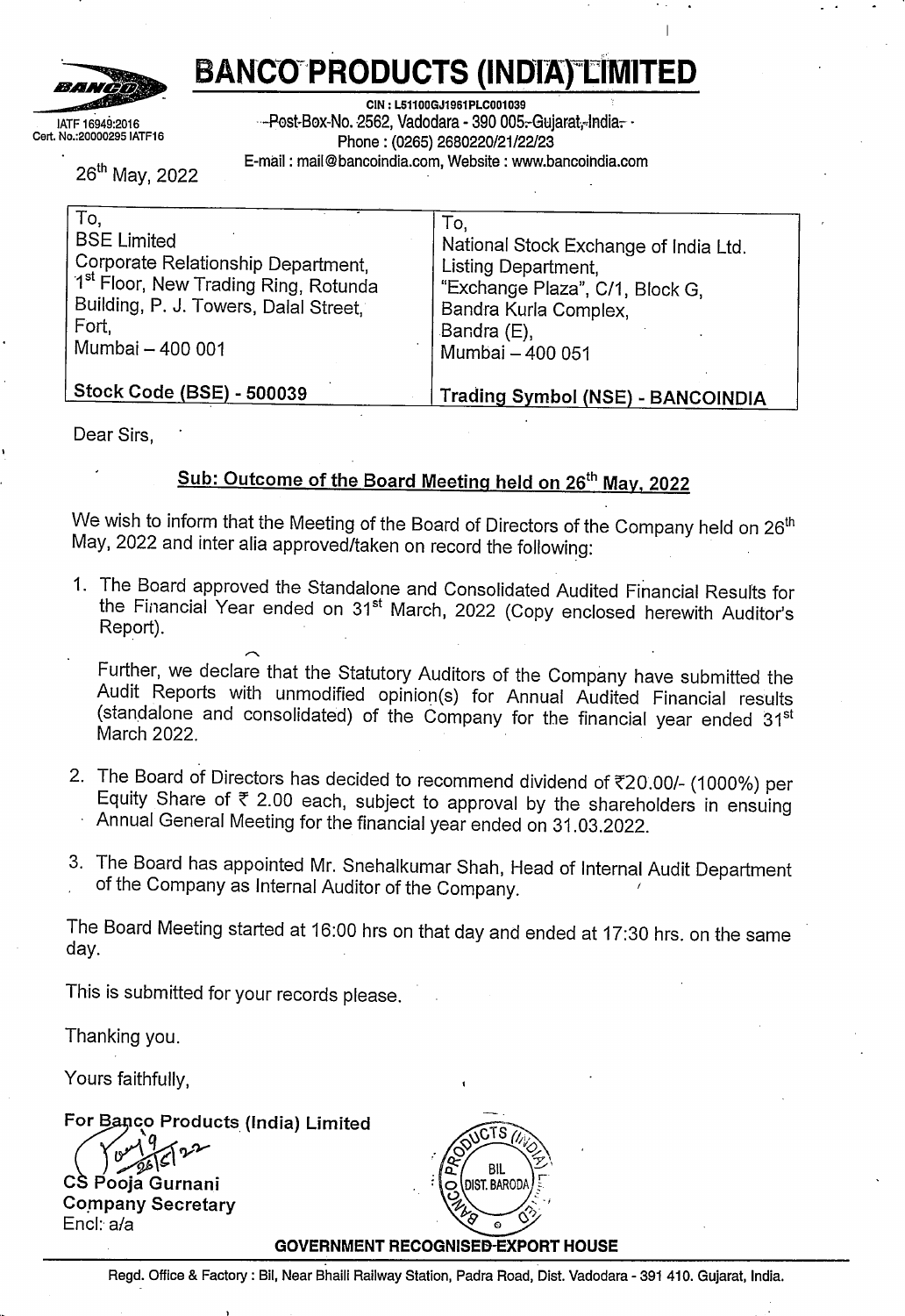accounting unless the Board of Directors either intends to liquidate the Group or to cease operations, or has no realistic alternative but to do so.

The respective Board of Directors of the companies included in the Group and of its associates and jointly controlled entities is responsible for overseeing the financial reporting process of the Group.

## **Auditors' Responsibilities for the Audit of the Consolidated Financial Results**

Our objectives are to obtain reasonable assurance about whether the consolidated financial statements as a whole are free from material misstatement, whether due to fraud or error, and to issue an auditors' report that includes our opinion. Reasonable assurance is a high level of assurance, but is not a guarantee that an audit conducted in accordance with SAs will always detect a material misstatement when it exists. Misstatements can arise from fraud or error and are considered material if, individually or in the aggregate, they could reasonably be expected to influence the economic decisions of users taken on the basis of these financial statements.

As part of an audit in accordance with SAs, we exercise professional judgment and maintain professional skepticism throughout the audit. We also,

- Identify and assess the risks of material misstatement of the consolidated financial statements, whether due to fraud or error, design and perform audit procedures responsive to those risks, and obtain audit evidence that is sufficient and appropriate to provide a basis for our opinion. The risk of not detecting a material misstatement resulting from fraud is higher than for one resulting from error, as fraud may involve collusion, forgery, intentional omissions, misrepresentations, or the override of internal control.
- Obtain an understanding of internal financial controls relevant to the audit in order to design audit procedures that are appropriate in the circumstances. Under section 143(3) (i) of the Act, we are also responsible for expressing our opinion on whether the Company has adequate internal financial controls system in place and the operating effectiveness of such controls.
- Evaluate the appropriateness of accounting policies used and the reasonableness of accounting estimates and related disclosures made by management.
- Conclude on the appropriateness of management's use of the going concern basis of accounting and, based on the audit evidence obtained, whether a material uncertainty exists related to events or conditions that may cast significant doubt on the Company's ability to continue as a going concern. If we conclude that a material uncertainty exists, we are required to draw attention in our auditors' report to the related disclosures in the consolidated financial results or, if such disclosures are inadequate, to modify our opinion. Our conclusions are based on the audit evidence obtained up to the date of our<br>Page 3 of 5

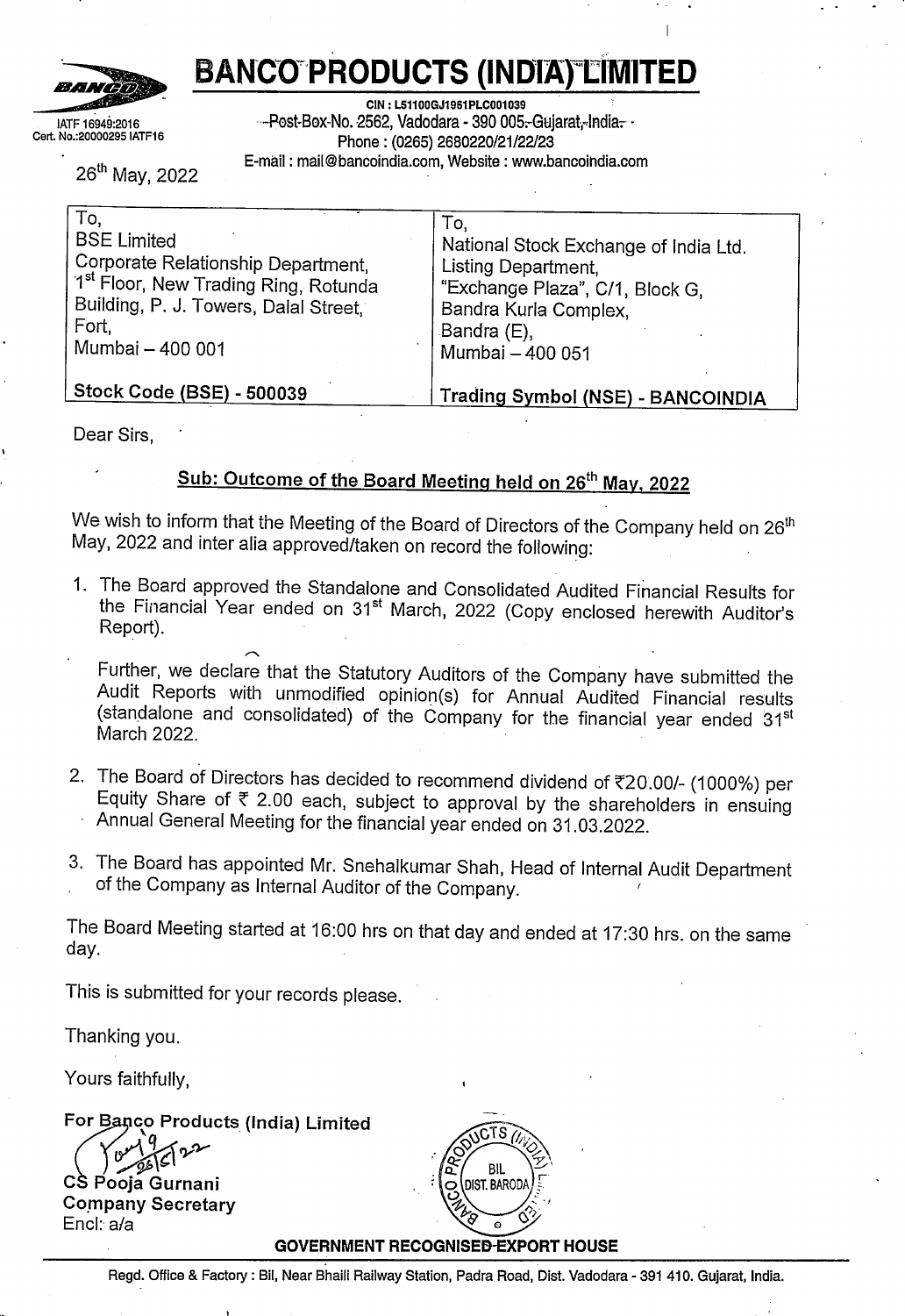auditors' report. However, future events or conditions may cause the Group to cease to continue as a going concern.

- Evaluate the overall presentation, structure and content of the consolidated financial results, including the disclosures, and whether the consolidated financial results represent the underlying transactions and events in a manner that achieves fair presentation.
- Obtain sufficient appropriate audit evidence regarding the financial information of the entities or business activities within the Group to express an opinion on the consolidated financial statements. We are responsible for the direction, supervision and performance of the audit of the financial statements of such entities included in the consolidated financial statements of which we are the independent auditors. For the other entities or business activities included in the Consolidated Financial Statements, which have been audited by other auditors, such other auditors remain responsible for the direction, supervision and performance of the audits carried out by them. We remain solely responsible for our audit opinion.

Materiality is the magnitude of misstatements in the Consolidated Financial Results that, individually or in aggregate, makes it probable that the economic decisions of a reasonably knowledgeable user of the Consolidated Financial Results may be influenced. We consider quantitative materiality and qualitative factors in (i) planning the scope of our audit work and in evaluating the results of our work; and  $\overline{v}$  to evaluate the effect of any identified misstatements in the Standalone Financial Results.

We communicate with those charged with governance of the Holding company regarding, among other matters, the planned scope and timing of the audit and significant audit findings, including any significant deficiencies in internal control that we identify during our audit.

We also provide those charged with governance with a statement that we have complied with relevant ethical requirements regarding independence, and to communicate with them all relationships and other matters that may reasonably be thought to bear on our independence, and where applicable, related safeguards.

We also performed procedures in accordance with the circular issued by the SEBI under Regulation 33(8) of the Listing Regulations, as amended, to the extent applicable.

# **Other Matters**

We did not audit the financial statements/consolidated financial information of subsidiary companies included in consolidated financial results, whose financial statements/ consolidated financial information reflect total assets of Rs. 92,048.31 Lakhs as at 31st March, 2022, total revenues of Rs. 31,663.62 Lakhs and Rs. 1,27,379.02 Lakhs. total net profit after tax of Rs. 2,428.71 Lakhs and Rs. 10,524.87 Lakhs and other

Page **<sup>4</sup>** of **<sup>5</sup>**